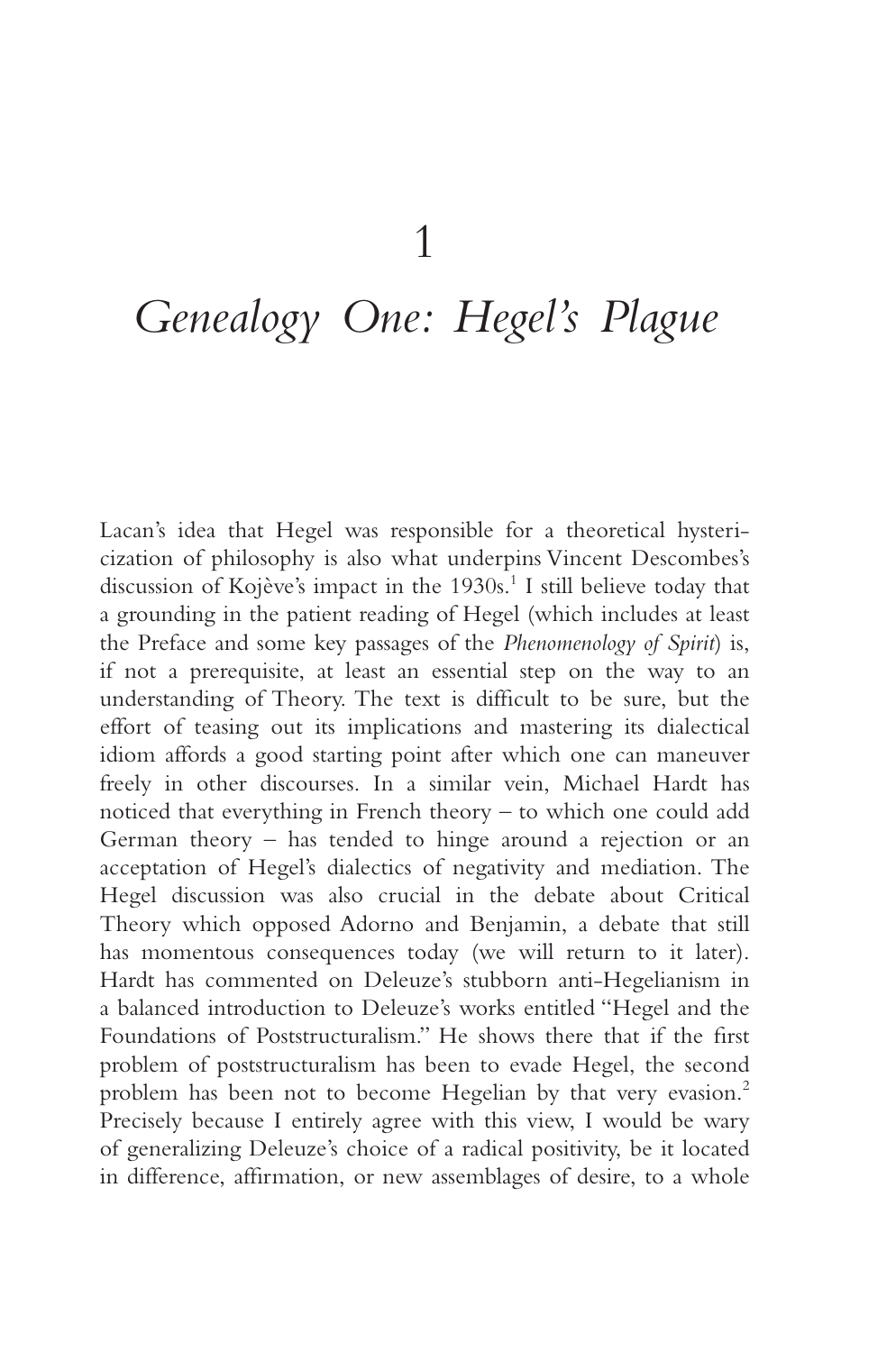generation; in that sense, I would still state that the last century has not been Deleuzian (contrary to what Foucault had claimed) but post-Hegelian.

Another point of departure could be Althusser's rewriting of Marx in the name of "theory": for him, Marx had to be the first serious, that is, "scientific" theoretician. The question then becomes: which Marx? The young Hegelian who devotes brilliant pages of witty literary criticism to his former colleagues in *The German Ideology*, or the observer of early capitalism in Britain who posits that an understanding of the economic basis is as necessary for philosophy as for a revolution? Whatever Marx one chooses, it is difficult avoiding the theses systematized by Althusser, whose main claim to fame (beside strangling his wife in a moment of aberration) was his choice of the heading "*collection théorie"* for the famous series he edited at Maspéro in the 1960s. The general argument for the series ran as follows: Theory would bridge the gap between the conceptual elaboration of the philosophical principles contained in Marx's works and new scientific discoveries, contemporary epistemology, and the history of the sciences. It was indeed a time when the (very) red cover of the *Marxist-Leninist Review* was adorned with a running epigraph from Lenin: "Marx's theory is all powerful because it is true."3 I will return to Althusser's spectacular orbit in due course, noting simply that the word "Theory" in the last century has been indelibly marked by various waves of neo-Hegelianism, most of which took new disguises in successive Gallic impersonations.

Besides, just as it had been important for Mallarmé to think in German through Hegel so as to read in English Poe's poems, thereby durably transform French poetics and poetry, one can sketch a history of French Theory caught emerging from Bergsonism toward existentialism and beyond to structuralism and then poststructuralism; much of its impetus derives from conceptual reversals and borrowings which only make sense if one follows the many avatars of Hegel. Thus Derrida was not being too frivolous or outrageous when he translated Hegel into *Aigle* in *Glas* to echo Jean Genet's puns on his own name (translated as *genêt*–*je nais*) duplicating, perhaps without being aware of it, Marcel Broodthaers's invention of a whole museum devoted to collecting artifacts evoking or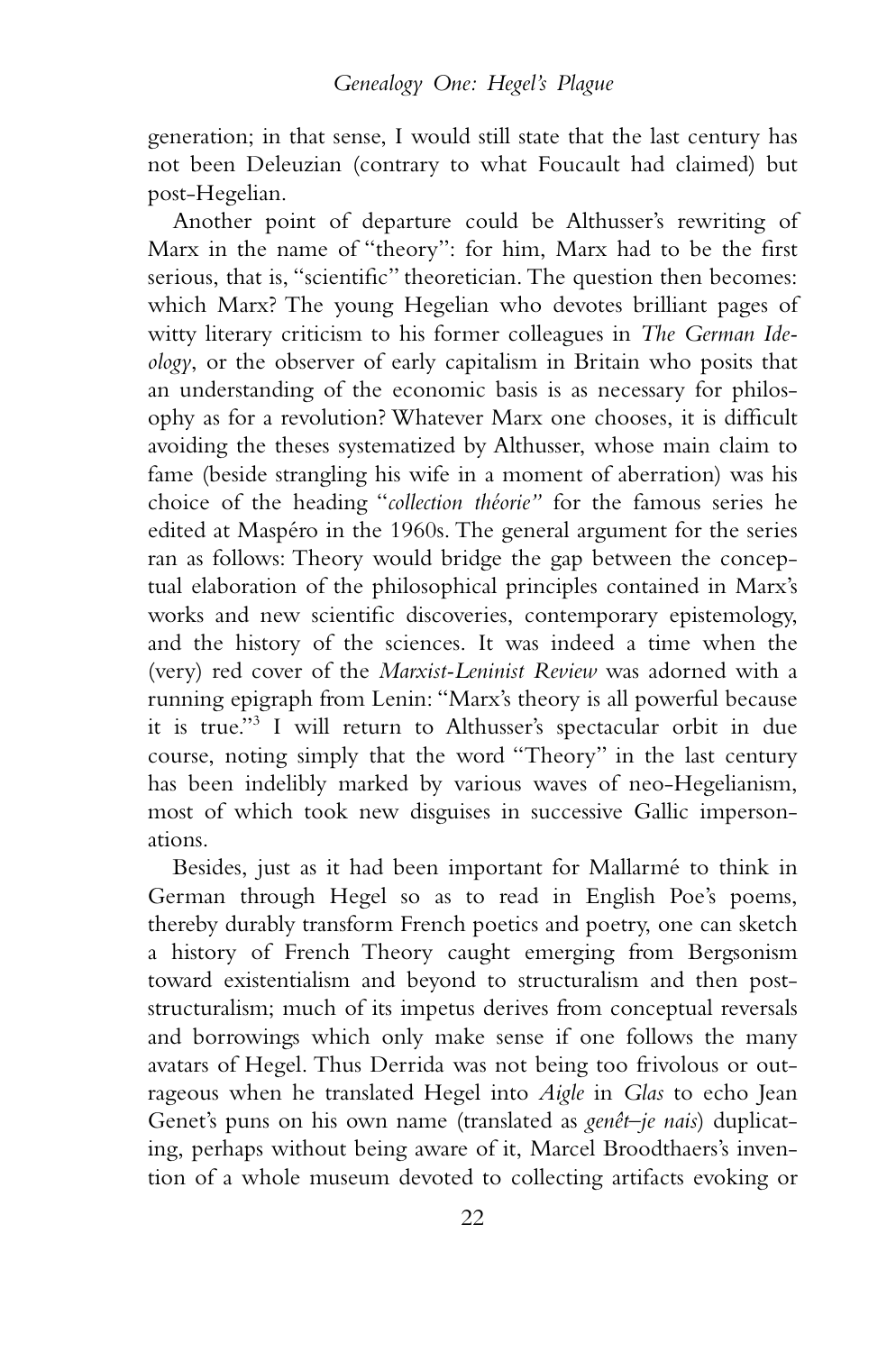representing eagles: Hegel's plaster bust should be included in the zany zoology of *la section des aigles* which, thanks to the glorious monumentalization of the "king of birds," should provide an ironical postmodern framework to what remains today of "absolute knowledge."

It has often been noted that what passes in America and England as a typically "French" accent given to Theory consisted mainly in retranslations into English of French versions of some German texts – this being especially true of Heidegger, often felt to be almost unreadable in his native German because of the loaded associations with the Nazi period his texts cannot but help carry with them, but who hopefully might be "saved," reinvented, or rediscovered in translation. While Hegel's thought implies technical difficulties in English, there has been a bifurcation in conceptual choices which has radically separated the "continental" Hegel from his British or American versions. I will try to show how Hegel's thought, often allied with Husserlian or Heideggerian components, has kept feeding the theory machine, which should allow us to grasp the intellectual genesis of Theory.

## **Logic and Existence**

Symptomatically in this context, the first translator who introduced Hegel's texts to a French audience was an Italian, Augusto Vera, who had been Hegel's student in Berlin during the last years of the latter's life and translated his works between 1855 and 1878. The most striking feature in these comprehensive translations is the absence of the *Phenomenology of Spirit*.Vera bypassed it, since what motivated him was to show the construction of a scientific system, moving from the *Logic* to the *Philosophy of Nature*, then the *Philosophy of Spirit* and finally the *Philosophy of Religion*. It is a pity that these first translations are forgotten, for they read well and are accompanied by useful annotations, often notes taken directly during Hegel's lectures. They document the influence of Hegel on the French writers who took notice of him, more often poets than philosophers. These writers will constitute in their turn a myth of radical modernity for theoreticians like Barthes or Kristeva, since Mallarmé, Villiers de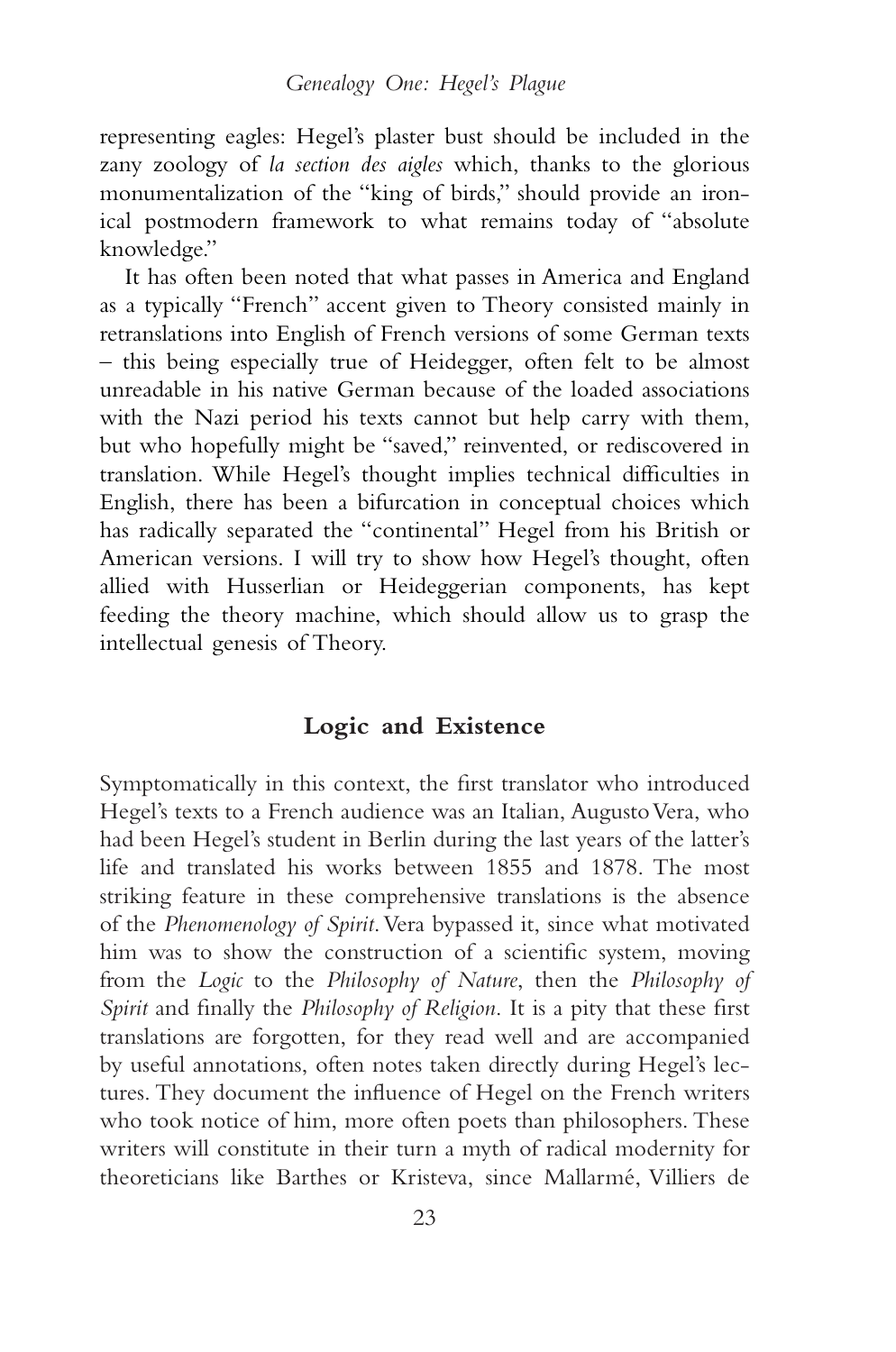l'Isle-Adam, Laforgue, and Breton found endless sources of inspiration in these translations. However, the original sin of the French reception of Hegel was the unexplained omission of the phenomenological beginning of the system, an omission that was repaired with a vengeance by later commentators like Kojève in the 1930s.

The impact of Surrealism and all its splinter groups helped rediscover Hegel in the 1930s, above all because he allowed these writers to engage with history, a concern also heightened by the long flirtation of Hegelianism with Marxism. In 1929 Jean Wahl published *The Unhappiness of Consciousness in Hegel's Philosophy*, a book which explained the *Phenomenology of Spirit* through Hegel's early theological writings. Wahl took into account Kierkegaard's critique of Hegelian scholasticism, which led him to stress the role of alienation and desire and present Hegel as a budding existentialist, almost as the same time as Adorno was confronting himself with Kierkegaard. Wahl saw historical progress as a dialectic of loss and separation, in which immediacy was a model for our wish to recapture objects of desire. Longing would mark subjects all passing through stages of alienation and despair before regaining hope. Hope would be founded upon a belief that history continues its open-ended process. This version of Hegel called up more Ernst Bloch's "principle of hope" than Vera's idea of a scientific system.

Then came the Russian-born Alexandre Koyré, who had also seen the importance of Hegel's early writings but did not oppose them to the totalizing System. Koyré reconciled the dialectics of separation, unhappiness, and striving for reunification with the logical aspect of the doctrine and he stressed the originality of Hegel's conception of time, a time dominated by the future. Time contains the seeds of a knowledge that will expand by establishing links between the future and the past; it is only the present that is experienced as contradictory and full of conflicts. Koyré insisted on the anti-theological aspect of Hegel's philosophy, which he defined not as ontology but as anthropology, elements soon to be dramatically played out by Koyré's friend and disciple, Alexandre Kojève.

Coming like Koyré from Russia, Alexandre Kojevnikoff a.k.a. Kojève, suddenly made Hegel indispensable to a whole generation. His seminars at the École Pratique des Hautes Études delivered yearly between 1933 and 1940 gathered people as diverse as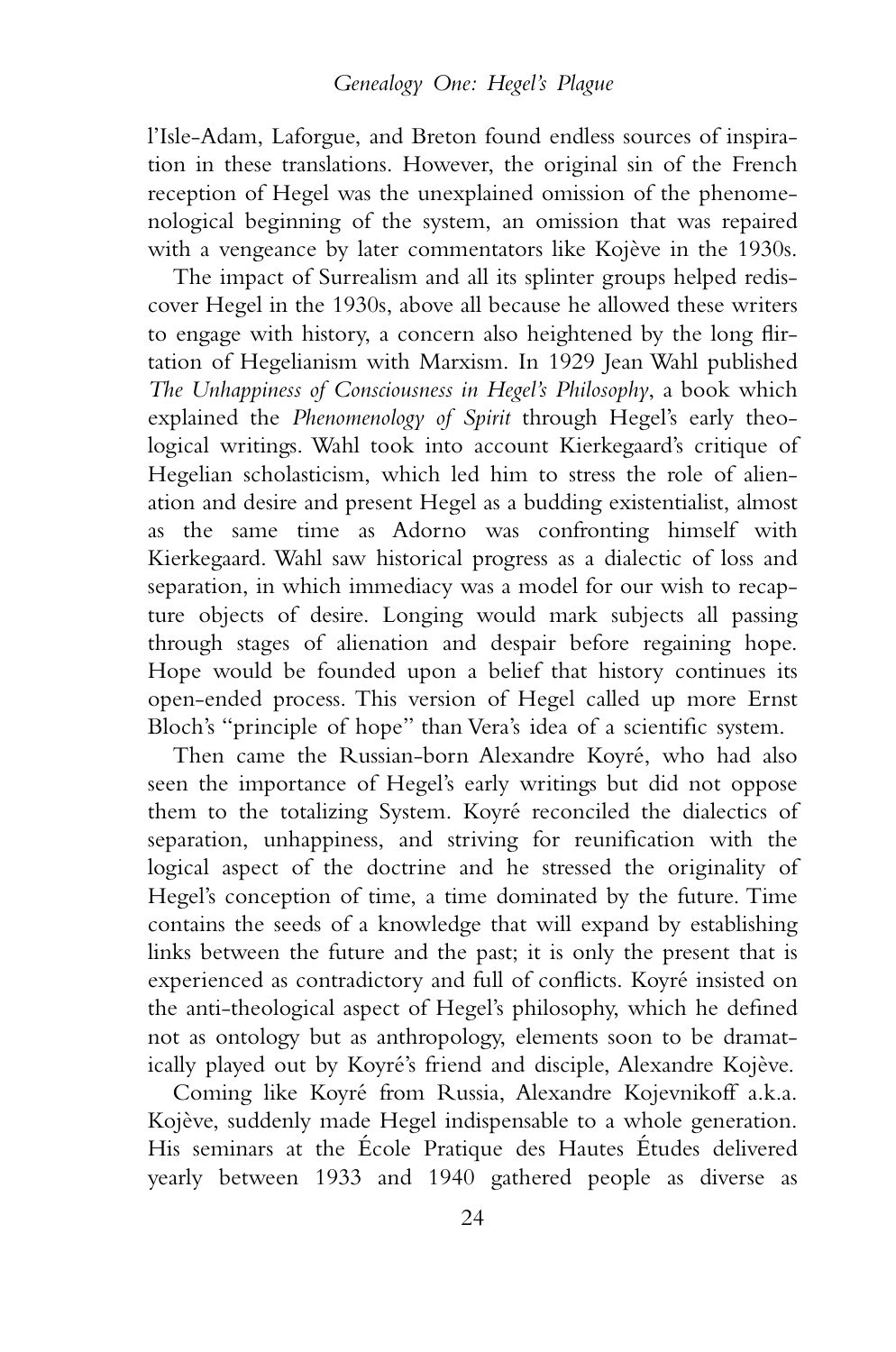Raymond Queneau, Georges Bataille, Jacques Lacan, Raymond Aron, Maurice Merleau-Ponty, Jean Desanti, and Jean Hyppolite. Kojève's appeal lay in his uncanny ability to transform Hegel's abstract prose into a lively philosophical novel, to give blood to the notion of a "gallery of images" traversed by the Spirit in the famous image of the penultimate page of the *Phenomenology*. As Descombes puts it:

Alexandre Kojève was a very talented story-teller. In his commentaries, the austere Hegelian *Phenomenology* turns into a kind of serialized philosophical novel, where one dramatic scene follows another; picturesque characters come face to face, reversals of situation keep up the suspense, and the reader, avid to know the end of the story (or history), clamours for more  $4$ 

Like Koyré, Kojève first dismisses the religious element in the system so as to stress the anthropological problematic: "According to Hegel – to use the Marxist terminology – Religion is only an ideological superstructure."5 Kojève's point of departure is the dialectic of the Master and Slave. It is a turning point in the analysis of the discovery of reciprocity between consciousnesses and of the need to be acknowledged by another consciousness that should be free to do so. Thanks to this conceptual lever Kojève brings Marx and Heidegger to bear on the Hegelian dialectic. Starting from the biographical insight that the meeting of Hegel and Napoléon in Jena embodied or allegorized absolute knowledge completed by the writing of the book, Kojève returns to the old historical scandal, well noted by Hegel, that Greek cities invented democracy but never abolished slavery. Such a theoretical contradiction gives fuel to the dynamics of human desire. If man is ready to sacrifice his biological self in order to satisfy his desire for recognition in the fight to death that marked the early times of civilization, one could always find some individuals who accepted servitude rather than lose their life. Thus, after speech, desire, and reciprocity, slavery is the fourth dominant concept in Hegel's anthropology – "the possibility of a difference between the *future* Master and the *future* Slave is the fourth and last premise of the *Phenomenology*."6 History is put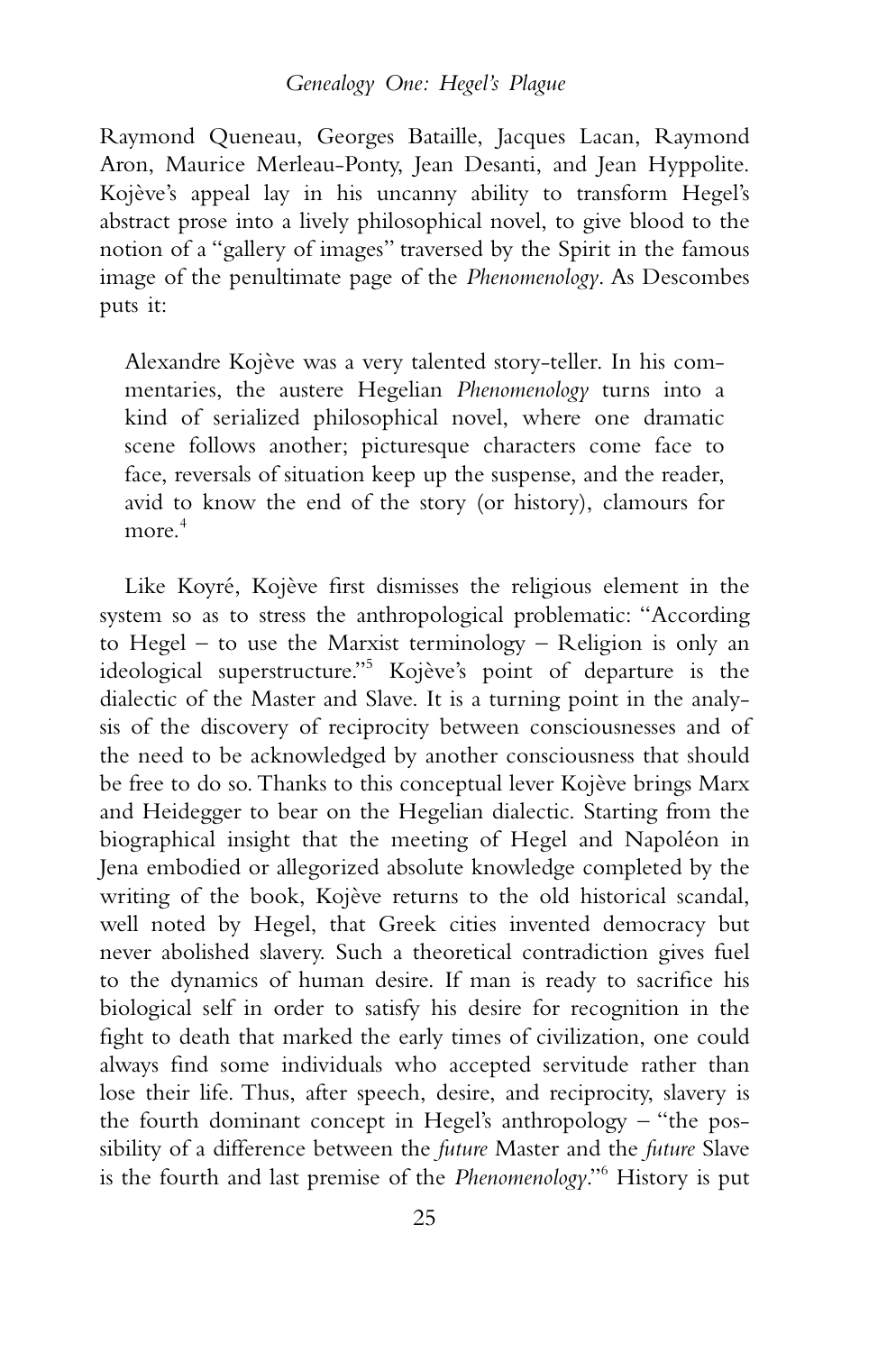in motion with the difference between masters and slaves and it will end only when this difference is abolished. There again, the system is geared toward the future: consciousness is caught up between a "not yet" and an "always already" without which the hystericizing machine could not be wound up.

Kojève's analysis develops a little drama: the master has risked death in what might appear as a more authentic relationship to his *Dasein* which echoes with Heidegger's *Being and Time.* In fact it is the slave who is more authentic because he is determined in his very being by his "fear of death." After his victory, the master can bask in his superiority and leave everything material to his slave; he will be content with enjoying the benefits of another's labors. The slave, who owns nothing, not even his desire, since he toils to satisfy the master's least whims, will discover another authenticity through productive work which slowly transforms nature, whereas the master has to satisfy himself with the more and more empty recognition of his peers. The truth of the master is thus in the slave: only he can reconcile work and knowledge.

The Master appears only for the sake of engendering the Slave who "overcomes" or "sublates" (*aufhebt*) him as Master, while thereby "overcoming" himself as Slave. And this Slave who has been "overcome" is the one who is satisfied by what he *is* and will understand that he is satisfied in and by Hegel's philosophy, in and by the *Phenomenology*. 7

An original element brought forward by Kojève's reading has been revived by Francis Fukuyama in the  $1990s<sup>8</sup>$  and is the most counter-intuitive for common sense: it is the thesis of the end of history, glossed by Descombes as our irrepressible wish to know whether we reach the novel's happy ending (or not) as the end, in short as a purely literary closure. Indeed, if one stresses from the start an anthropological reading which will never lose sight of the problem concretely posed by the realization of Absolute Knowledge posed as the last stage of the progression of Spirit through Time, it seems inevitable to conclude that the attainment of Absolute Knowledge would result in the elimination of anthropology qua anthropology – that is, in the "end of man." A long footnote to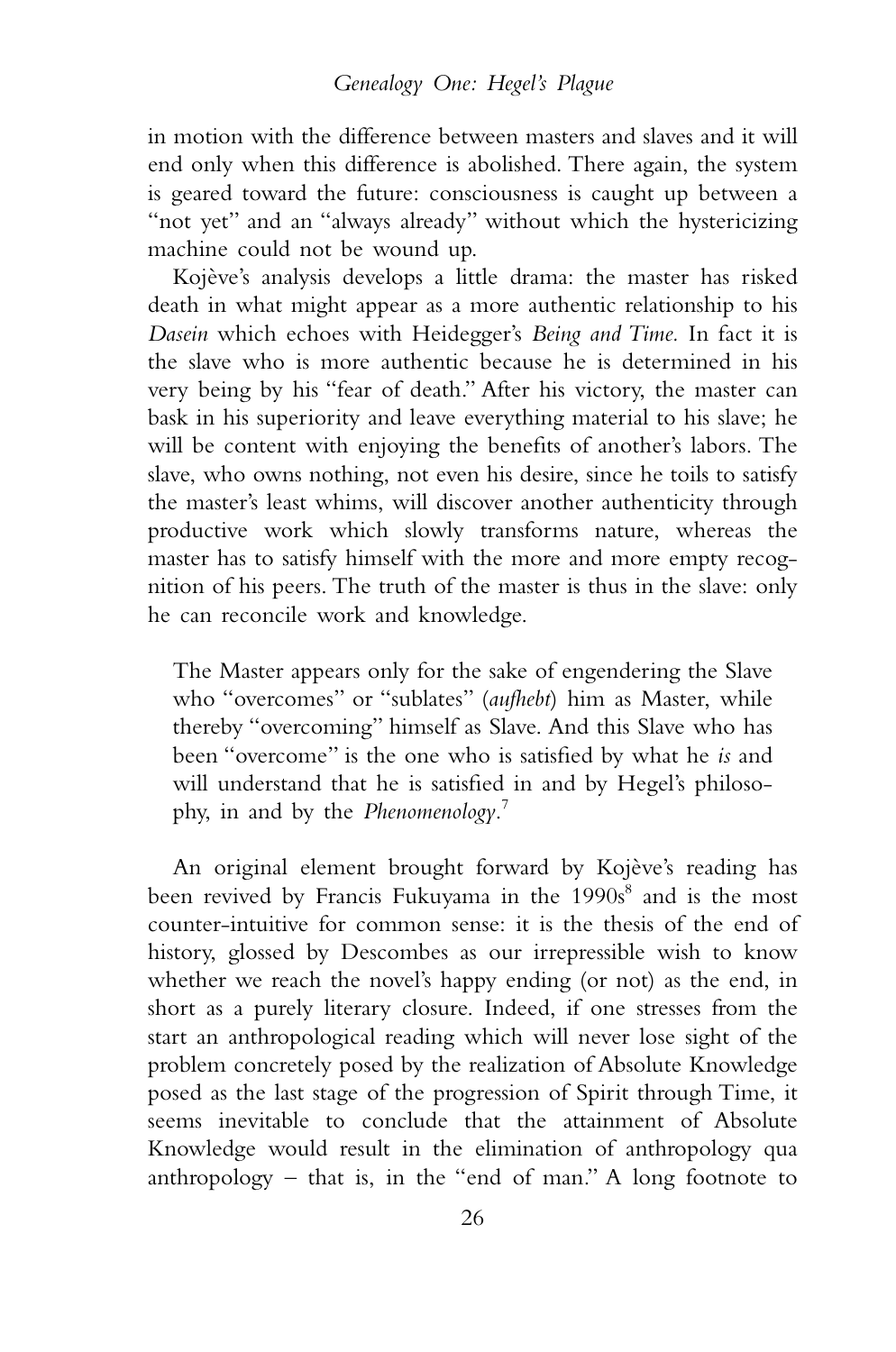Kojève's 1938–9 seminar states almost off-handedly that this is not an apocalyptic vision, quite the contrary:

The disappearance of Man at the end of History, therefore, is not a cosmic catastrophe: the natural World remains what it had been from all eternity. And therefore, it is not a biological catastrophe either: Man remains alive as animal in *harmony* with Nature or given Being. What disappears is Man properly so-called – that is, Action negating the given, and Error, or in general, the Subject *opposed* to the object.<sup>9</sup>

In this Edenic reverie, wars and revolutions will slowly but surely disappear, along with Philosophy as the discourse that accompanied them, while all the arts, passions, and the elements of superfluity will be needed so as to fill in an empty time, since we will all be happily enjoying an endless "Sunday of Life" (to quote Queneau's witty novel). Snobbism and the "Japanese" model of polite rituals will play an exemplary role in such a scheme, which will not be lost on Foucault's subsequent Nietzschean musings on the "end of man," even if they appear couched in an anti-Hegelian epistemology.

It would be idle to try to prove that Hegel never entertained such a fantasy of universal idleness: the end of history belongs to the Hegelian legends critically dissected by Jon Steward and his collaborators.10 For, as Kojève writes in 1948, he did not wish to explain what Hegel himself had meant but to think with him, through him and at times against him. He readily acknowledges that he has unduly stressed the role of the master and slave dialectic because he wanted to "strike people's minds" and offer new propaganda. As Lacan and many others who have approached Kojève testify, he had only contempt for those who satisfied themselves with the role of pure intellectuals, and stubbornly refused all academic honors while most of his life was spent as a high civil servant working on international relations between European states and their former colonies, devising and implementing an original system of aid and compensation. Kojève stands out as a fascinating figure in the present context because he saw globalization loom larger as a consequence of a Hegelian system which would be identical with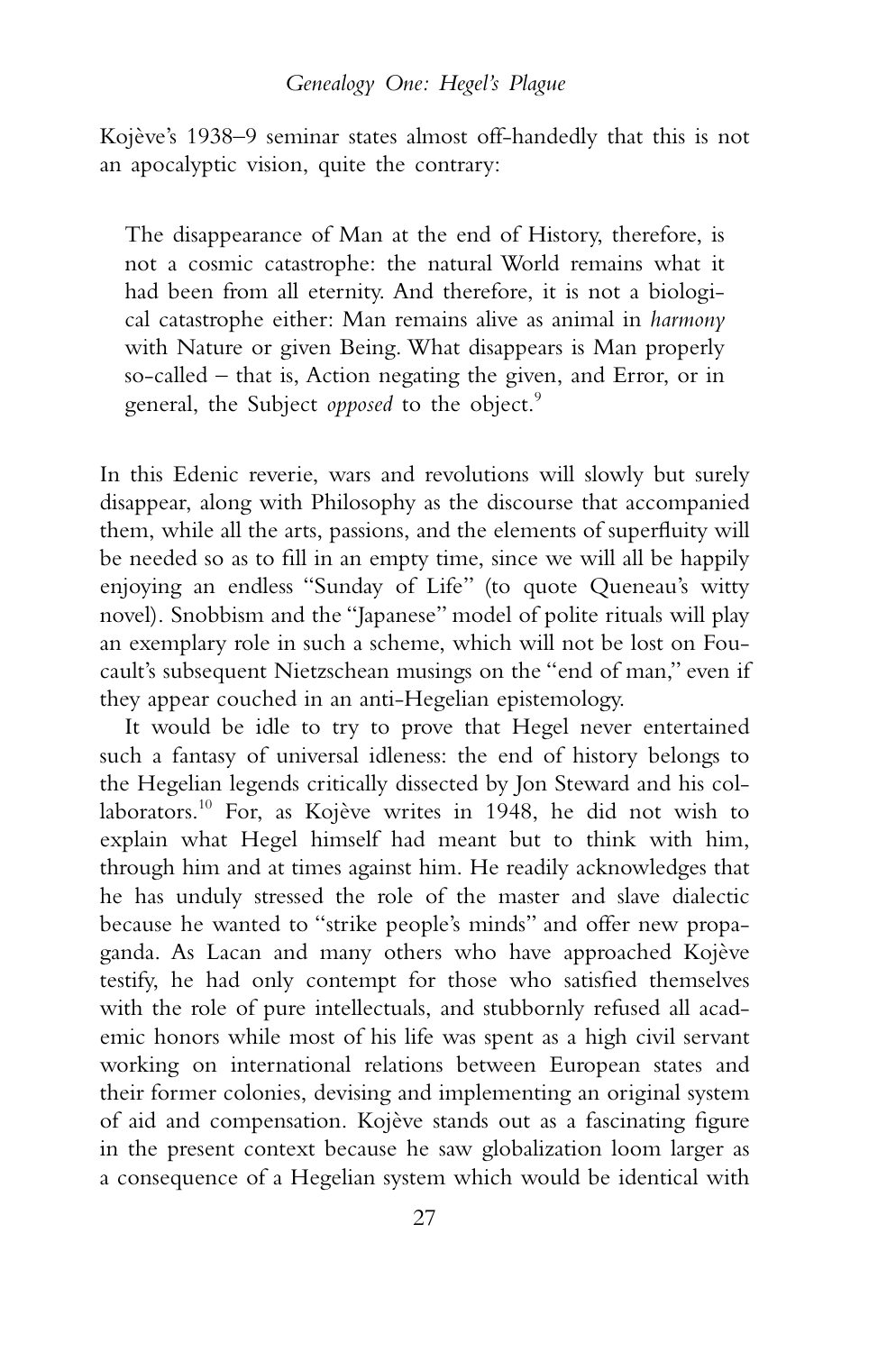a society dominated by technology and capital; this is why he perceived in potential conflicts between North and South or between the "first" and the "third" worlds more fundamental issues than class conflicts still thought of in terms of industrialization and infrastructure versus superstructure in classical Marxist theory. For him, the Chinese revolution was not a new departure but just the sign that "the provinces were toeing the line" – and, no doubt, he would have said the same of the fall of the Berlin wall – that it fulfilled a scheme already provided by Hegel's all too rational system.

Curiously, the same starting point would lead an eager disciple of Kojève like Bataille in an opposite direction, since he took expenditure and waste as counter-levers in a negative economy of spending – an economy leading to the assertion of death, sacrifice, and excess by which, hopefully, capitalist rationality would meet its undoing or its "othering."The young Bataille was nevertheless completely Kojèvian, as one can see in the mimetic and adulatory tone of his "Letter to X., lecturer on Hegel."11 His analyses only make sense if one translates "Hegel" as "Kojève's vision of Hegel." Like Kojève, Bataille would be marked by a Romantic Hegel and he never tires of quoting the famous description of man as a "night," "a night that one perceives if one looks a man in the eyes; then one is delving into a night which becomes terrible; it is the night of the world which then presents itself to us."12 One could say that the whole of Maurice Blanchot's extraordinary novel *Thomas the Obscure* (especially in the first version of 1941) is a gloss on these dense and startling lines. In light of this pervasive Romanticism, it would be useful to compare Bataille's text with an early essay by Althusser, "Man, That Night" (1947), actually a critical review of Kojève's Hegel notes. Althusser is obviously impressed by Kojève's anthropological developments of Hegelian dialectics, even if he is not convinced by Kojève's presentation of an "existentialist Marx" (by which he means a Hegel filtered by Heidegger), a "travesty in which Marxists will not recognize their own."13 However, the general assessment is generous, which is quite striking in view of Althusser's later position: not Heidegger, but Hegel "is the mothertruth of contemporary thought. Reading Kojève, one might say that this holds for Marx too – that Marx emerges from Hegel fully armed with the dialectic of master and slave."<sup>14</sup> And in a more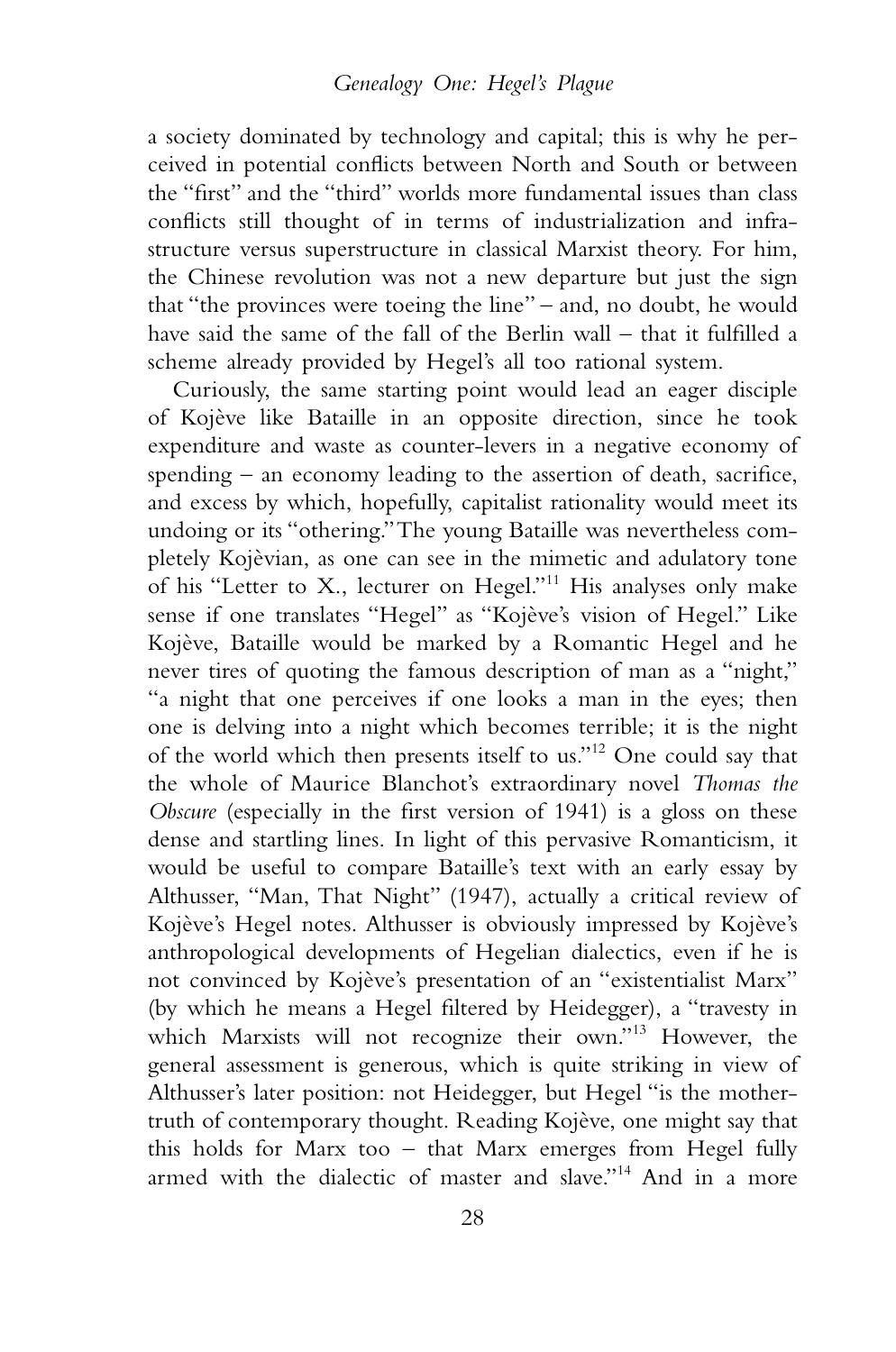ominous whisper, Althusser suggests that this dialectic is where Kojève soon meets his limits.

In spite of Kojève's obvious brilliance and seduction, there was a need for a more scholarly examination of Hegel, which was soon provided by Jean Hyppolite. He began by translating into French the whole *Phenomenology of Spirit*, only available in fragments until then, to which he added a systematic running commentary. He then attempted a synthesis between the earlier and the later Hegel in *Logic and Existence*, a collection that brought about a reversal of perspective leading to the increased stress on science and logic associated with the emergence of structuralism in philosophy. Theory as we know it today is inseparable from this momentous philosophical transformation of Hegelianism. Hyppolite's impact may be gauged when one observes how Lacan slowly moved from a Kojevian version of Hegel stressing desire, mirror images, and aggressivity, to a more complex vision in which negativity, language, science, and a pervasive Otherness seem to be generated by direct discussions with Hyppolite who regularly participated in his Seminar in the 1950s. When Lacan states that "Man's desire is desire of the Other," he is in fact glossing Hyppolite's use of "The Other" for the object of desire understood as pure alterity or just "Life." Unlike Kojève, Hyppolite does not see in desire one of the most fundamental concepts in Hegel. And of course, very early in his commentary, he refuses the idea that history might have an end, for him a very naive belief that the system is in a position to freeze history. Hegel famously asserts in the Preface to his *Philosophy of Right* that it is "just as absurd to fancy that a philosophy can transcend its contemporary world as it is to fancy that an individual can overleap his own age," an idea echoed at the end of André Breton's *Nadja.* Accordingly, Hyppolite stresses the experience of joy and pain in the present, and the awareness that the consciousness progressing through various stages in the *Phenomenology* implies both a singular and a universal consciousness.

Hyppolite, who knew the *Phenomenology* by heart as it were, never forgot the systematicity of Hegel's thought. If Hegel's thought forms a system, what is the function of the introduction to knowledge constituted by the *Phenomenology*? Why do we have to follow all the divisions and illusions of a consciousness on its way to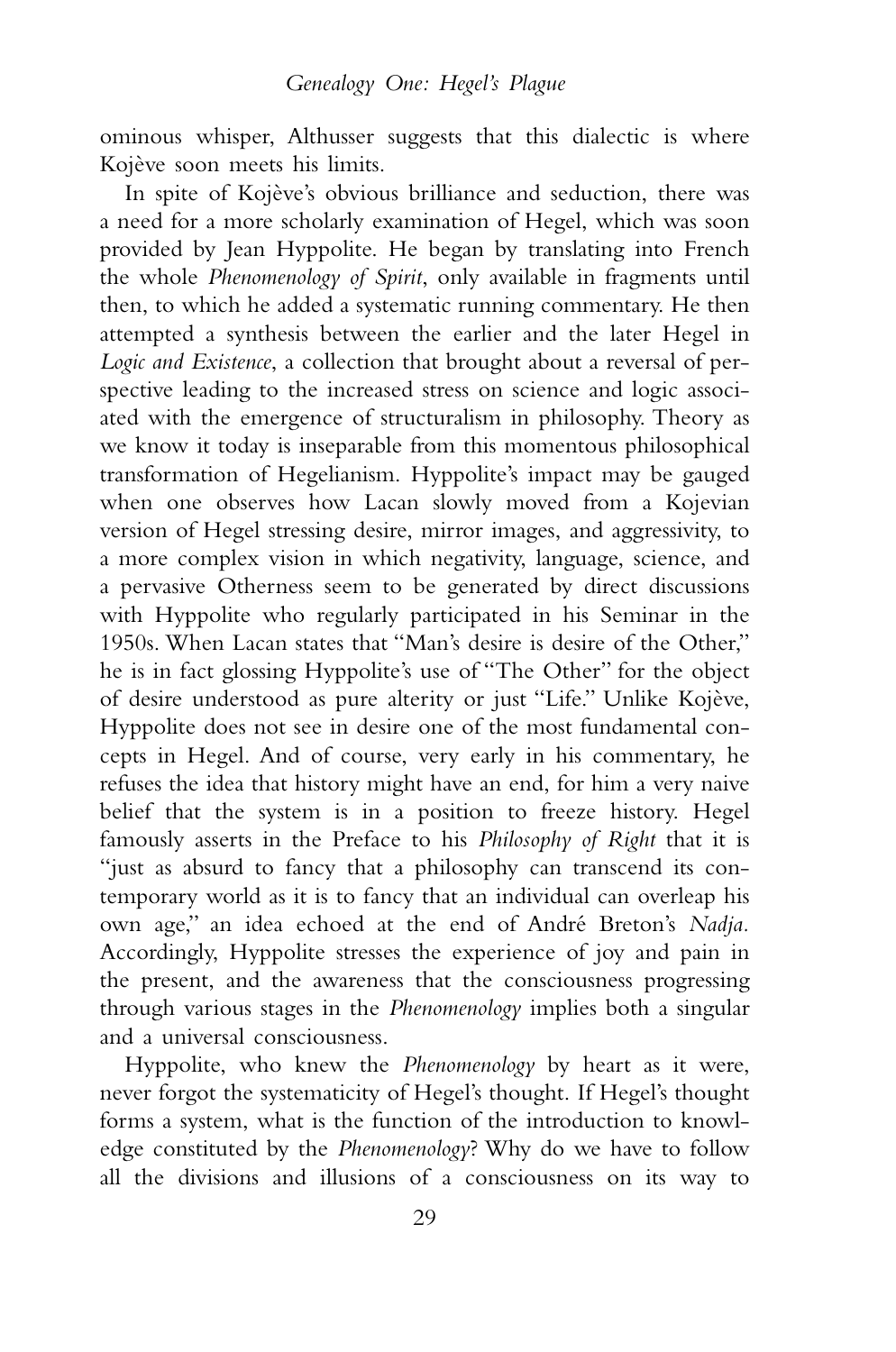absolute knowledge, if absolute knowledge is presupposed from the start? This was Lacan's recurrent worry, as we have seen: can we reach absolute knowledge as a true intellectual goal without sacrificing absolute *jouissance*? On this account, one may say that while the *Phenomenology* is the most literary of Hegel's texts, it is caught up in a tension between "panlogicism" on the one hand and "pantragicism" on the other. Wahl had chosen to stress the tragic, even pathetic elements in the young Hegel, as did Georges Bataille, who sees Hegel as the philosopher of a personal struggle with death and pure negativity. Hegel also looks at real history and its "slaughter-bench" without flinching, as the young Marx had noted with admirative approval. Unlike earlier Hegelians who looked to the German philosopher as a springboard from which they would gain a fresh understanding of History, Hyppolite does not downplay the theoretical risks incurred by a philosophy of history which identifies the Real and the Rational: one may soon fall into a history of the legitimization of political power, and tragic negativity will eventually be sublated or subsumed by the patience of an overarching concept corresponding to the absolutization of the status quo. This explains why Hyppolite sees the core of the *Phenomenology* not in the master and slave dialectic but in Hegel's interpretation of "Terror" during the French Revolution.

A new critical step was reached when Hyppolite published *Logic* and Existence in 1952<sup>15</sup> to tackle the problem of the relationship between the genesis of consciousness in the *Phenomenology* and the structure of the concept contained in the *Logic*. This text is a watershed because it marks a break with the anthropological readings of Hegel that had dominated before World War II, and opts resolutely for an almost Heideggerian version of Hegel. If the Logic presupposes the experience of the phenomenon, and if the phenomenology presupposes the concept, none can be reduced to the other, both are related to the fact that Man is "the dwelling of the Universal and of the Logos of Being, and thus becomes capable of Truth."16 Hyppolite is at his most Heideggerian here and seems to have read Heidegger's 1930–1 lectures on *Hegel's Phenomenology of Spirit*<sup>17</sup> when he writes: "The Logic's dialectical discourse will be the very discourse of Being, the *Phenomenology* having shown the possibility of bracketing man as natural *Dasein*."18 The Logic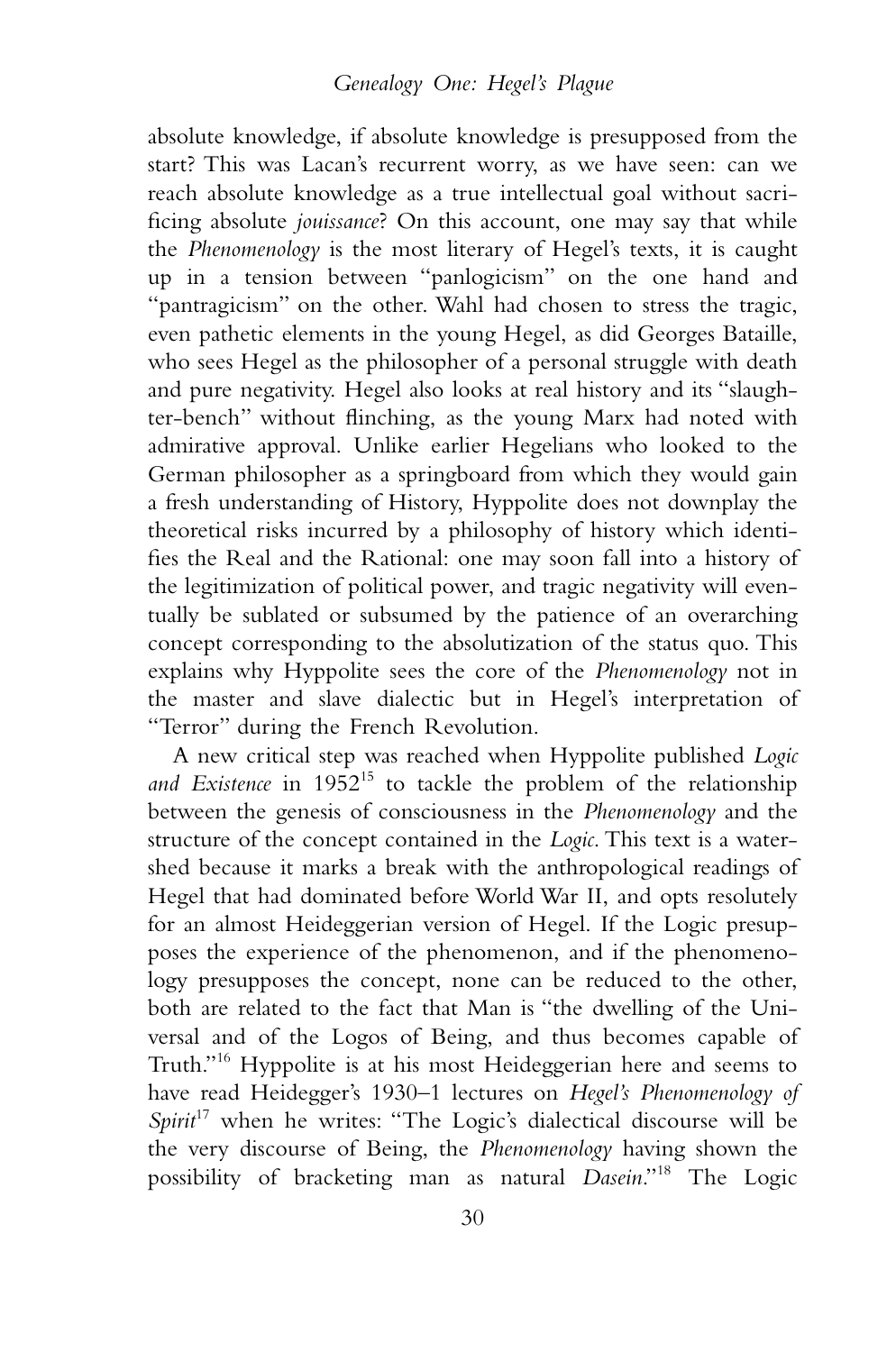bequeaths us a fundamental insight into the function of sense: Being is thought absolutely, but only through our existence. An essential difference will therefore constitute the very core of Being: Being projects constantly its own Other, unfolds and generates an inner self-differing. Alert as he was to the Nietzschean and Heideggerian echoes of this thesis, Hyppolite paves the way to Derrida's and Deleuze's different philosophies of Difference. However, Hyppolite will not follow to its logical end the implications of Heidegger's displacement, which consists in asserting that in striving for absolute knowledge Hegel never believes that he has reached it, as Kojève tended to think, but forces thinking to think differently by suggesting an experience of rigorous thinking. The shift is mostly grammatical, changing an adjective into a pronoun, which is not "dialectical" in itself: in transforming thinking into a process and an experience, we should not forget to think *absolutely.* This solves the riddle by which Lacan was apparently baffled in the text I have quoted in the last chapter.

Grammatical difference thus sends us to ontological difference, but on a path that forces us to consider the equivalence between being and difference. Deleuze immediately noted this point in a famous review of Hyppolite's work, in which he claimed that, for Hyppolite, "Being is not *essence* but *sense*," which allows him to see how Hegel "transforms metaphysics into logics, and logics into a logics of sense."19 Which entails that the Absolute is *here*, or in other words, that there is "no secret." This move resembles the strategy that marks Derrida's earlier essays, in which the influence of Husserl is mediated by readings of Heidegger and the impact of Hyppolite's revisionist readings of Hegel. If one examines these essays, one sees how, by taking his bearings in Husserl's attacks on a historicism still identified with Hegelianism, he points out important similarities in Husserl's and Hegel's treatment of language. This is how Derrida sums up Husserl's theses on the ideality of words – I will quote the text and its footnote so as to highlight the complexity of Derrida's strategies, which both assert and undo the thesis of the Husserlian ideality of meaning in the name of a Hegelian theory of language:

Thus, the word has an ideal Objectivity and identity, since it is not identical with any of its empirical, phonetic, or graphic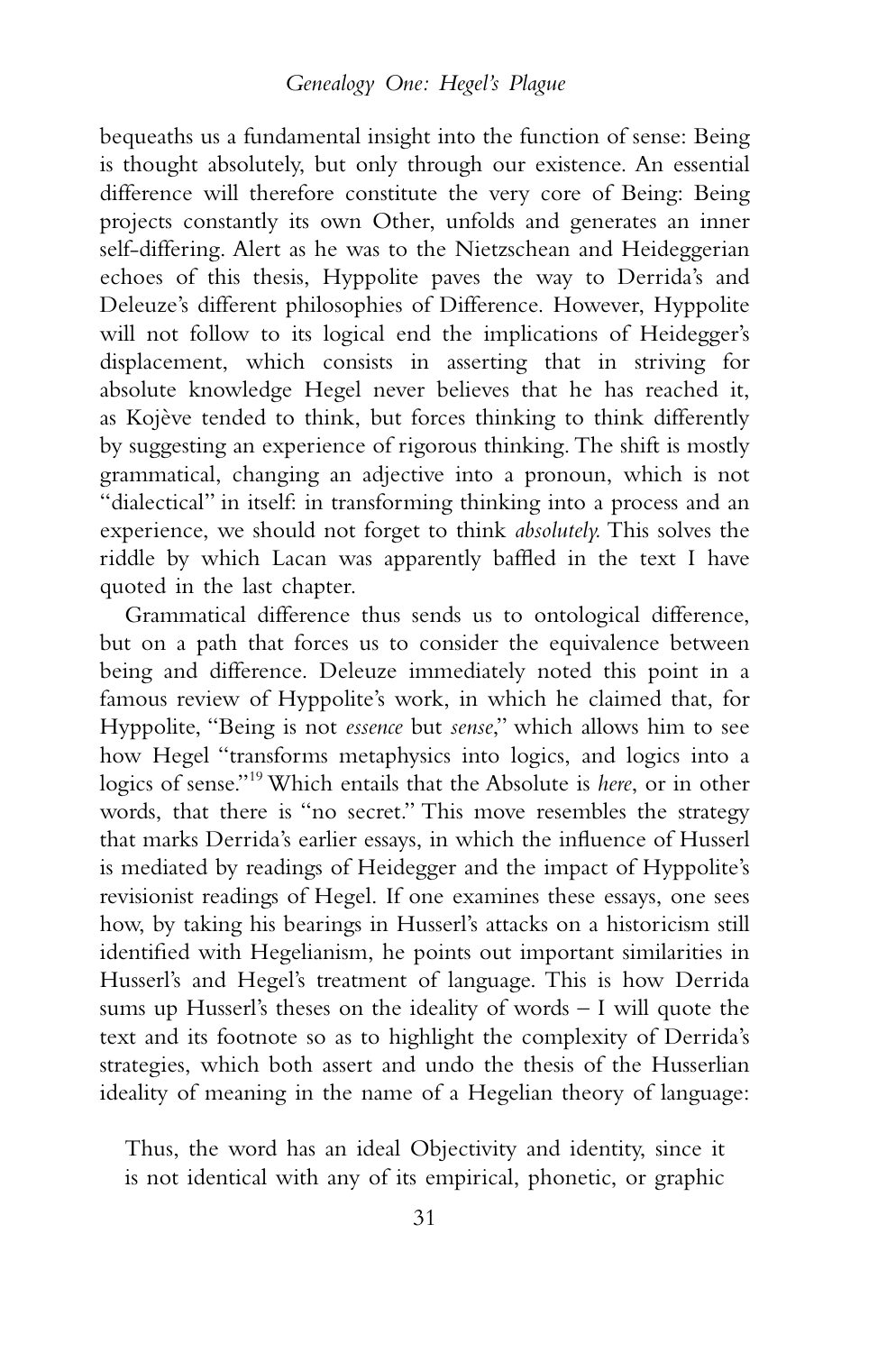materializations. It is always the *same* word which is meant and recognized through all possible linguistic gestures. Insofar as this ideal object confronts language as such, the latter supposes a spontaneous neutralization of the factual existence of the speaking subject, of words, and of the thing designated. Speech, then, is only the practice of an immediate eidetic. $\star$ 

\*The linguistic neutralization of existence is an original idea only in the technical and thematic signification that phenomenology gives it. Is not this idea the favorite of Mallarmé and Valéry? Hegel above all had amply explored it. In the *Encyclopedia* (one of the few Hegelian works that Husserl seems to have read), the lion already testifies to this neutralization as an exemplary martyr: "Confronting the name – Lion – we no longer have either an intuition of such an animal or even an image, but the name (when we understand it) is its simple and imageless representation; in the name we think" (§462). This passage is cited by Jean Hyppolite in his *Logique et Existence: Essai sur la Logique de Hegel . . .* p. 39, a work which, on many points, lets the profound convergence of Hegelian and Husserlian thought appear. // Hegel also writes: "The first act, by which Adam is made master of the animals, was to impose on them a name, i.e., he annihilated them in their existence (as existents)" (System of 1803–1804). Cited by Maurice Blanchot in *La Part du Feu* . . . p. 325.20

In this clever montage of references, Hegel and Husserl converge when affirming the idea that the word is the death of the thing, even if the dramatized idiom of Hegel is foreign to the technicality of Husserl's analysis. Derrida's deconstructive project implies from the outset a patient rereading of Hegel in order to prevent Hegelianism from creeping back into philosophy without warning. He says as much when introducing a critical discussion of Bataille by meditating on a remark by Bataille that Hegel is too "selfevident": "Misconstrued, treated lightly, Hegelianism only extends its historical domination, finally unfolding its immense enveloping resources without obstacle. Hegelian self-evidence seems lighter than ever at the moment when it finally bears down with its full weight."21 Derrida's assessment of Bataille is harsh: his wish to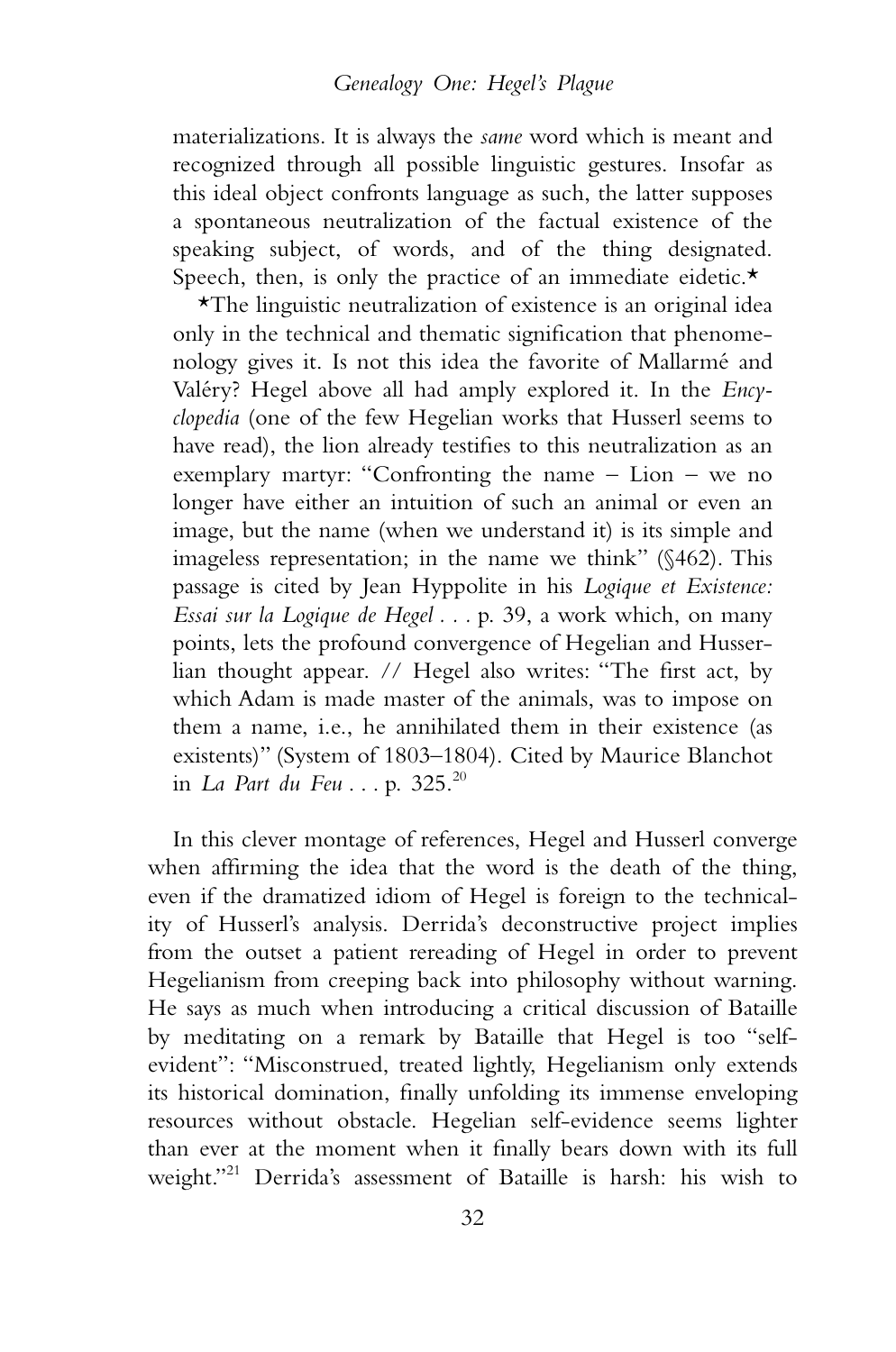replace "mastery" by "sovereignty" or to undo servile knowledge in the peals of a laughter capable of shattering metaphysical ghosts seems even more Romantic than Kojève, and downplays both the function of writing and Hegelian negativity.

On the whole, this strategy sketches Derrida's attitude facing Levinas: he plays the devil's advocate, that is the Hegelian figure of a negativity which is so cunning that it has pervaded even the material basis of writing. It's then child's play to demonstrate that one cannot just "leave" the system of philosophical language and "Greek" concepts behind. To leave one's words or work behind, one has to inscribe oneself willy-nilly in a language whose very roots (including basic terms like "Same" and "Other") have been contaminated by dialectical negations and negations of negations. Even the effort to change the whole ground of thinking by presenting us with the face of the other, in a radically new and ethical encounter, has been thought in advance: "The other, for me, is an ego which I know to be in relation to me as an other. Where have these movements been better described than in *The Phenomenology of the Mind*?"<sup>22</sup> There is therefore no possibility of promoting a radical phenomenology of the other's face that would free itself from the encroachments of a Logic whose circle seems all but unbreakable.

*Logic and Existence* staged an apparent recantation of its author about the respective merits of Hegel's Phenomenology or his Logic, significantly rendering obsolete previous anthropological readings of Hegel, like Kojève's dramatization of the confrontation between Napoléon and the Philosopher of Absolute Knowledge. As we have seen, in 1953 Hyppolite's decision was to return to the loaded relationship between Hegel's logic, a "logic of sense" or pure relations, without leaving behind the stages in the progression of the consciousness sketched by the phenomenology. The new stress on logic and language eventually relegated the ontology of existence or essence to a previous horizon of thought. What mattered then was less ontological difference than the conditions by which sense could be produced, as Deleuze would point out in his groundbreaking review of Hyppolite's new work. Philosophy would not only turn into an ontology of sense, but sense itself would be defined, in Deleuze's words, as "the absolute identity of being and difference."<sup>23</sup> The new generation that included Foucault, Derrida, and Deleuze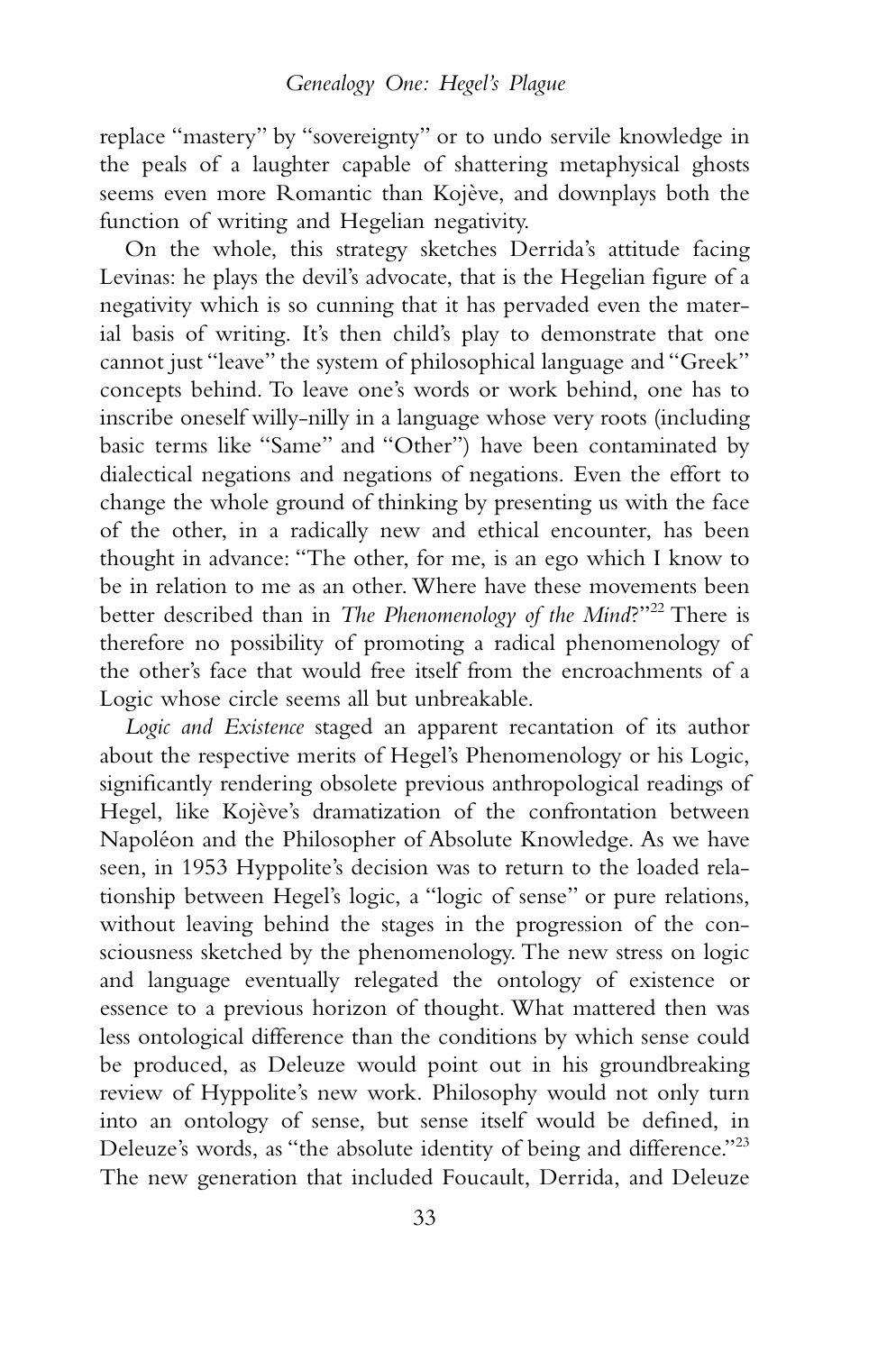would take bearings in this intelligent repositioning of Hegel's thought.

We notice that Blanchot was quoted by Derrida in the same passage of his *Introduction* to Husserl's essay on Geometry, although Blanchot seems to belong to a different world, closer to Bataille's or Kojève's readings of Hegel. In his commentary on Husserl's *The Origin of Geometry* Derrida refers decisively to Blanchot's famous essay on "Literature and the Right to Death" which closes *La Part du feu* (1949), a piece providing a theoretical core and largely based upon a reading of Hegel. If Kojève is still felt to be an authority on Hegel (he is quoted as having shown how Marx and Hegel agree fundamentally, and he has demonstrated that "understanding is the equivalent of a murder"), $^{24}$  Blanchot also relies heavily on Hyppolite's *Genesis and Structure of the Phenomenology of Spirit* to point out that the main political discovery in Hegel is not the issue of slavery but that of the Terror during the French Revolution: the Marquis de Sade becomes a paradoxical hero who had confronted death and Terror directly.

Fundamentally, Blanchot starts from Hegel to explore some paradoxes that any writer will have to face, and the first is, typically, the impossibility of really beginning (as Hegel had significantly complicated the issue of "beginning" the discovery of knowledge).

From his first step, as Hegel says more or less, the individual who wants to write is blocked by a contradiction: in order to write, he needs the talent to write. But in themselves, talents are nothing. So long as he has not sat at a table and written a work, the writer is not a writer and he does not know whether he has the ability to become one. He has talent only after he has written, but he needs talent to write. $^{25}$ 

Caught between two impossibilities the writer becomes, following another Hegelian phrase, a nothingness working with nothingness. This is the kind of Hegelian paradox Blanchot relishes – they are less glib than it seems for they will soon lead to Roland Barthes's concept of an "intransitive" writing understood as pure process, without any consideration of talent or even of creating an *oeuvre*.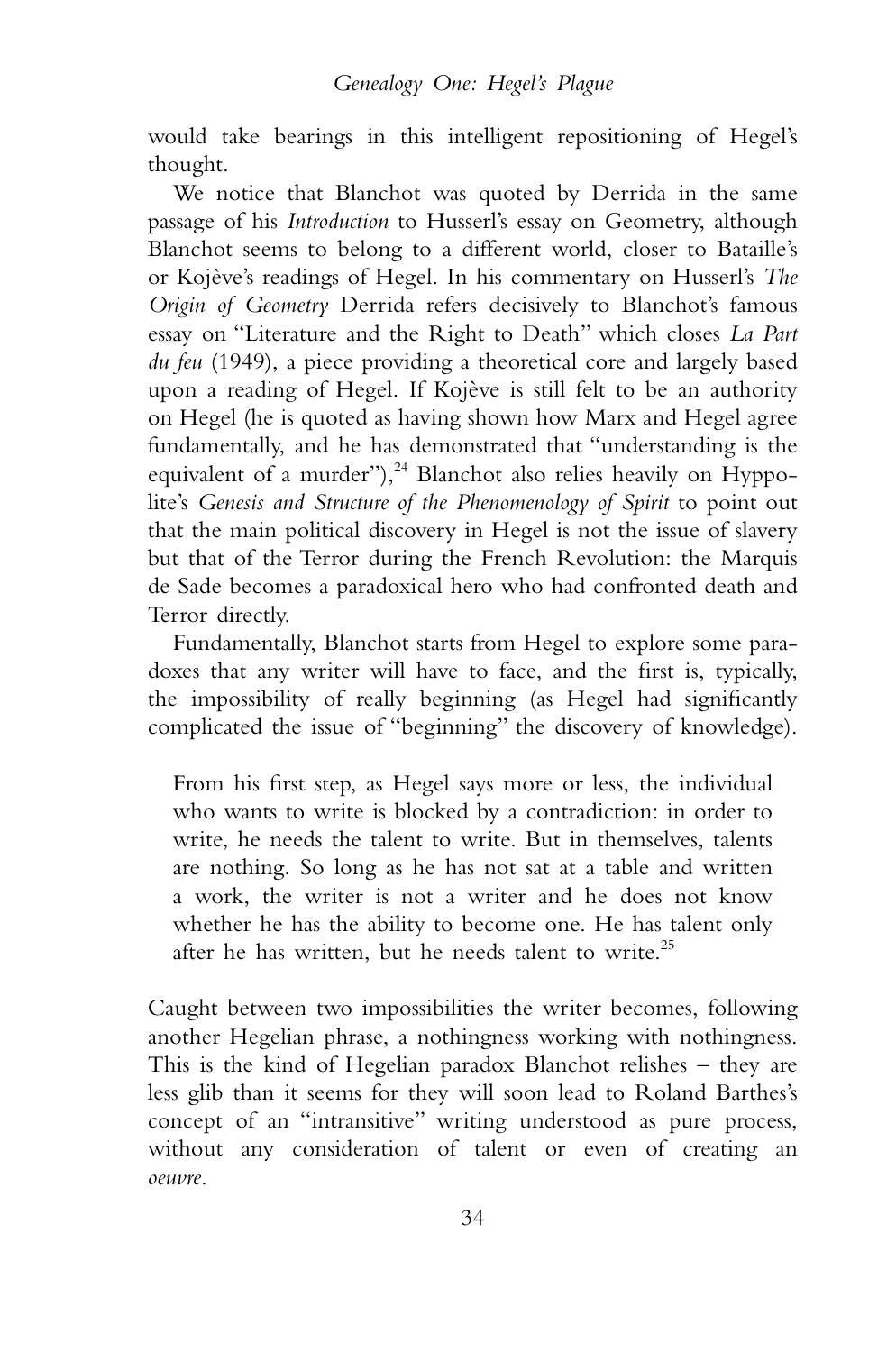Beyond the Hegelian references that structure the logical form of the argument, one sees another reference looming larger in Blanchot's text: it is Levinas, who provides not so much a way out as another terminology to move out from the pathetic mazes of negativity. Levinas introduces an abyssal foundation linking Hegel's "Man as Night" to a "there is" in its matt neutrality. Levinas's thought is obsessed by the wish to exceed the circle of consciousness, by an attempt to leave the entire language of phenomenology behind, a "step beyond" whose difficulty and aporia have been stressed by Derrida. Levinas finds an unexpected ally in Sartre, who criticized Hegel's "ontological optimism" which made him trust Totality too easily. In fact, the Whole had already been given at the outset. Sartre then remarked ominously: "But if Hegel forgets himself, we cannot forget Hegel."26

The same obsession with Hegel returns in the later Merleau-Ponty. In his posthumous *Lecture Notes* as well as in the unpublished essay he had called *An Introduction to the Prose of the World*, one can see how Merleau-Ponty's initial debt to Husserl paves the way to a systematic confrontation with Hegel (the very title of "prose of the world" is borrowed from Hegel) and Heidegger. Both thinkers pose the question left unsolved in Husserl of the link between language and historicity, a concern that would also mark Derrida's starting point. It looks as if Husserl and Heidegger had been indispensable mediators helping Merleau-Ponty find how "Hegel and his negativity entered the Flesh of the World."27 At that time, however, a new French Marxism dominated by Althusser would reject any trace of Hegelianism in the name of the scientific character of Marx's thought. Althusser had remarked, as we have seen, in his 1947 review of Kojève, that the latter's merit had been to show that "without Heidegger . . . we would never have understood the Phenomenology of Spirit";<sup>28</sup> the coupling of two of the three H's, Hegel, Husserl, and Heidegger, would soon suffice to brand them as idealist, thus unfit to enter the realm of strict "theory."

After a few false starts (passing through radical Catholicism and Hegelianism) Althusser came into his own as a philosopher by showing how Marx had been able to come into his own as a philosopher. His deduction is almost syllogistic: we know that Marx derives his dialectical method from Hegel and the left Hegelians,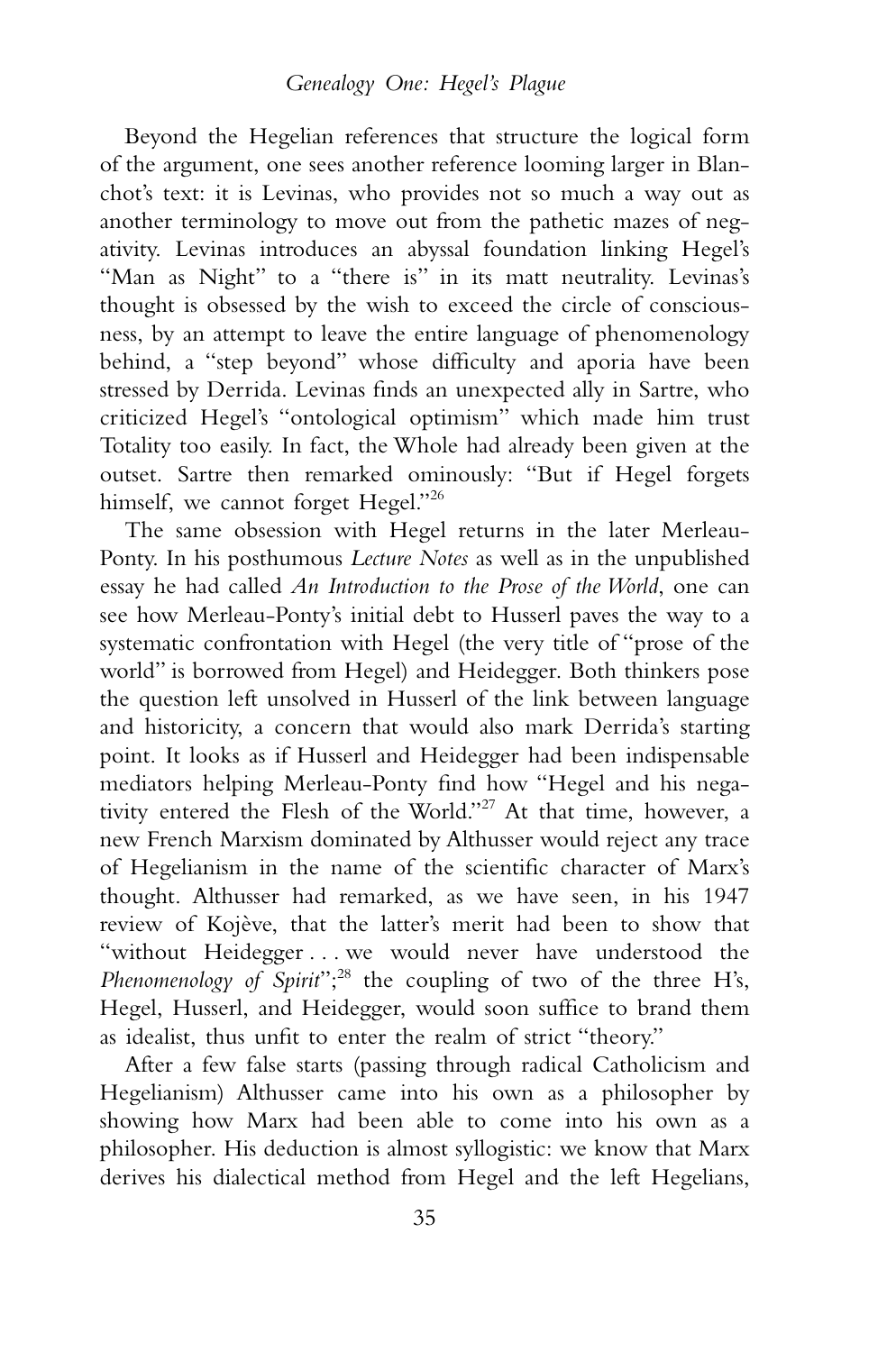that he overturns an idealist way of thinking by putting material determinations first and inverting the inversion. If there is a continuity between the "young Marx" and the mature Marx, Marx himself wants to disentangle scientific theory from ideology. He therefore only reaches scientific rigor when he breaks with the ideological tradition he has inherited from the Hegelians. The "young Marx" is not yet "truly Marx," he is a Fichtean, a Feuerbachian, or worse yet, a humanist. In the name of Bachelard's concept of the "epistemological break," Althusser projects a radical break with the past in Marx, a break that would be situated around 1845. It is hard to understand today why Althusser needed to deploy so much intellectual *savoir-faire* in establishing what looks either like a tautology (Marx is "scientific" when he puts "science" first) or an arbitrary chronological divide (since there might be more than one "jump" or "break" in Marx's discovery of economic rationality). It would be snide to refer this obsession with purity to an undigested Catholicism suggesting a violent and radical conversion, the need to separate the Old dispensation from the New gospel of science and theory, and the rejection of contested texts like *The 1844 Manuscripts* because they would be ideologically suspect. It is more relevant to see how such a theoretical fervor could only spread in a heavily charged political context: after the denunciation of Stalinism by Khrushchev, the official ideology of the Communist Party had tried to become more open by embracing humanism. In France, this seduction operation promoted a weak form of Marxist humanism as less threatening for the new middle class. Althusser's rigorous distinctions were instrumental in providing the rising group of the French Maoists with a new philosophy in which scientism and Stalinism could go hand in hand; meanwhile, Althusser would stay on the margins of the Communist Party.

### **Baltimore 1966 and After**

We are now reaching the fatidic date of  $1966 - a$  turning point or a high tide marked by the publication of theoretical bestsellers: Lacan's *Ecrits* and Foucault's *The Order of Things*, both of which followed hard after the success of Althusser's *For Marx* a year earlier.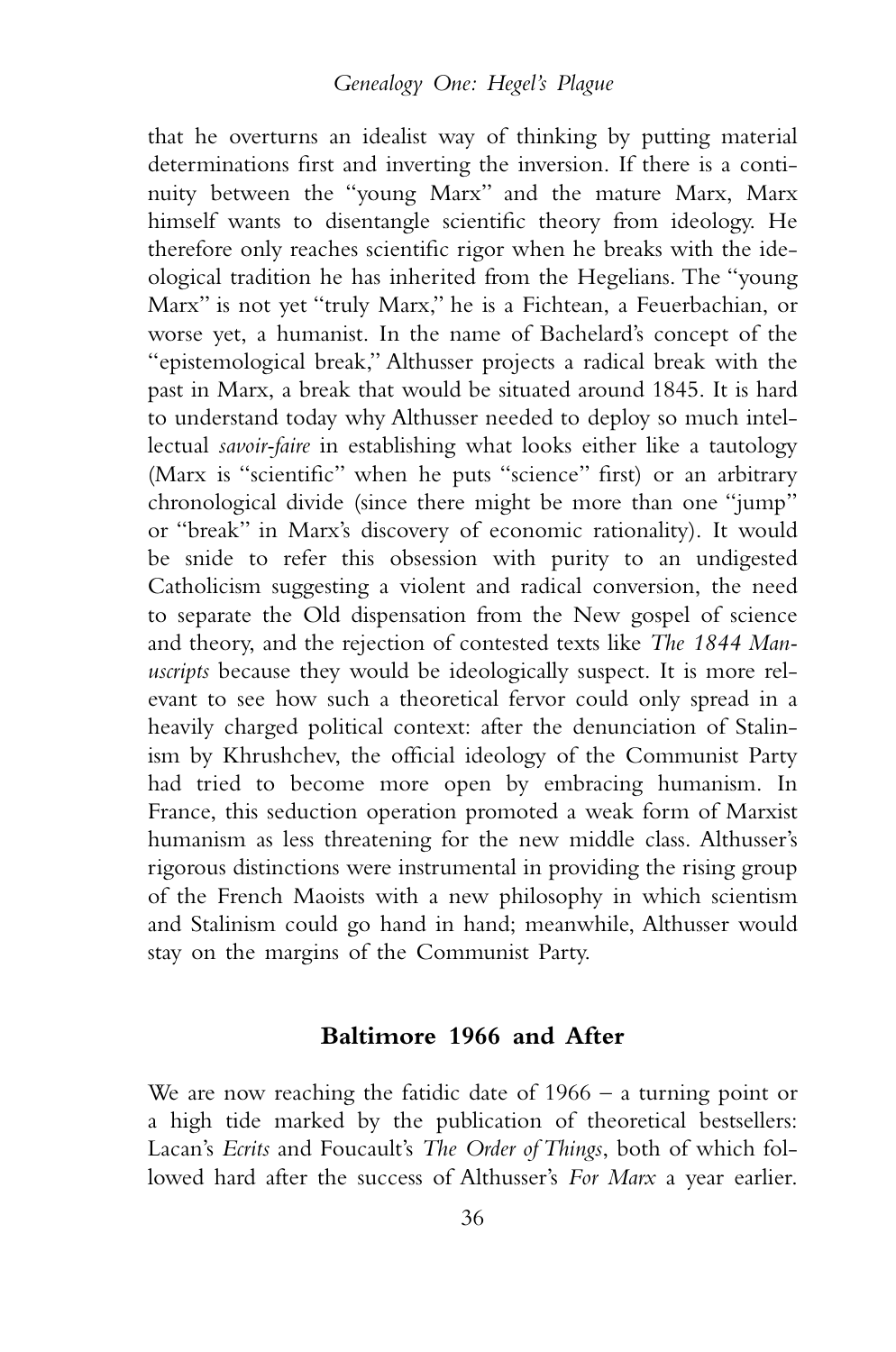In order to knot together all these historical loose braids, I will focus on the conference of the same year which launched French theory in America. One more link with Hegelian sub-plots consists in the fact that the Baltimore meeting of October 1966 in which Barthes, Lacan, Derrida, Goldmann, Vernant, and Todorov were active participants, was partly organized (from the French side) by Jean Hyppolite. The two successive volumes published from these proceedings mark this important debt by dedicating the contents to Jean Hyppolite, "scholar, teacher and friend of scholars."29 Indeed, the 1970 collection pays a double homage by adding to the translation of Hyppolite's intervention the original French text in an appendix. In his presentation, Hyppolite sketches the problematic of *Logic and Existence*, showing how Hegel's legacy was double: first an analysis of ordinary language starting from a phenomenology of perception, then an investigation of the structure and architecture of languages with the *Logic*. <sup>30</sup> One can see why Hyppolite is the linchpin or the cornerstone of the whole gathering: not only does he mediate between Derrida and Lacan because of personal ties, but he talks to the issues discussed by American presenters like Richard Macksey, who in his opening address quotes at length Wittgenstein and Peirce, and relates to the main concern coming from the structuralist camp, namely the need to found an architecture of discourses on some stable epistemological basis. Finally, he opens philosophical discourse to literary criticism when he compares the *Phenomenology of Spirit* with Dante's *Divine Comedy*, Cervantes's *Don Quixote*, or Balzac's *Human Comedy*. 31

What was at stake was the possibility of a unifying method that would correspond to a single field of discourse. Peter Caws had the courage to note, in one of the conference's discussions, that he was disappointed to hear so many "metaphysical" presentations instead of the "methodological" clarifications he was expecting,<sup>32</sup> by which he refers to a seemingly endless debate as to whether language created man or man created language. His worry appears as one of the pervasive symptoms of these times – the wish to bracket off foundational speculation and reach for hardcore methods, whether they apply to myth, literature, language, or society. I too can confess to a similar moment, when as a young student in one of the seminars on linguistics that flourished in post-1968 Paris, I helped expel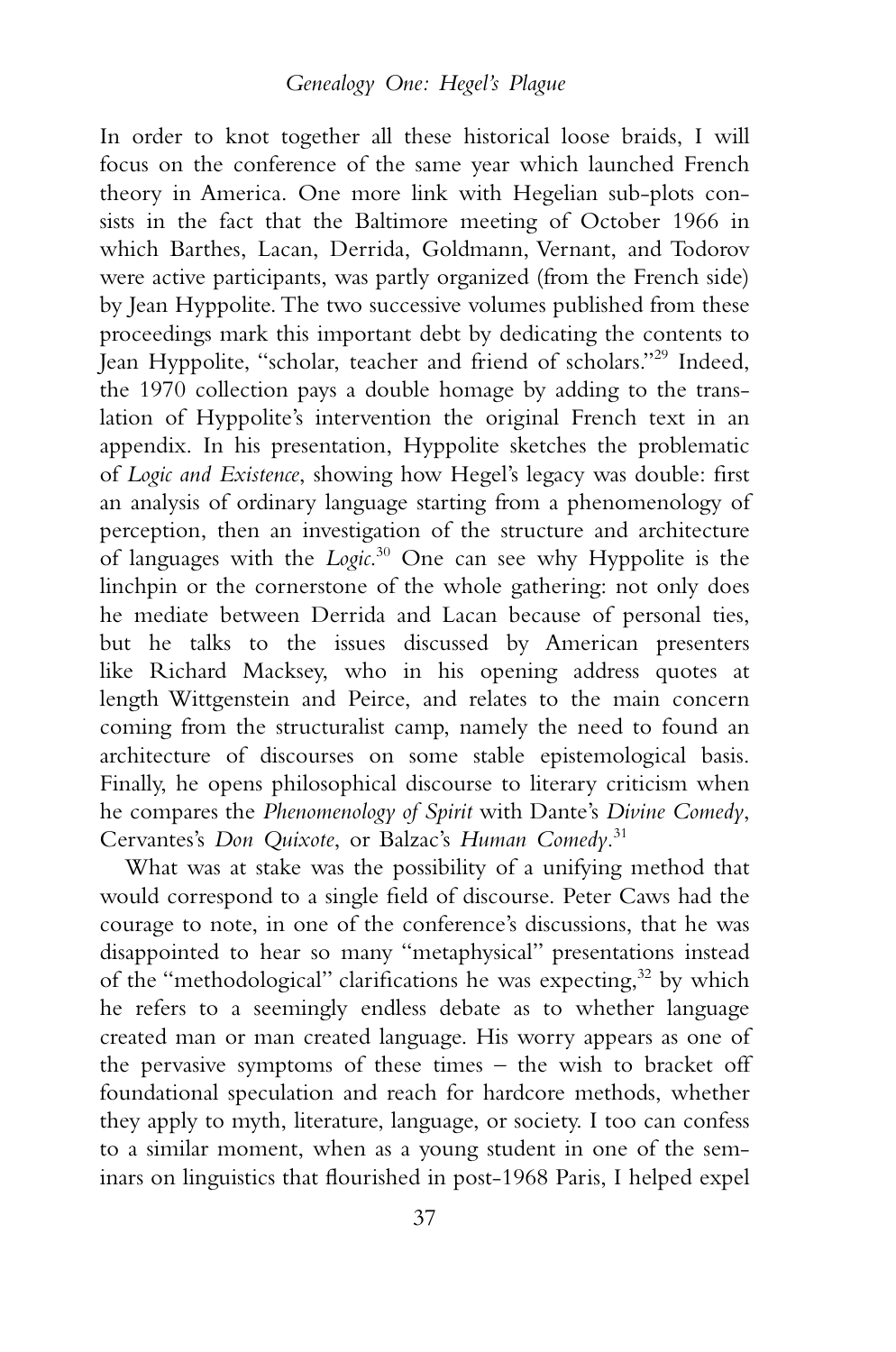from the group one Heideggerian dissenter who insisted that we had to ponder why "language speaks" before engaging in any other study. What we requested from our tutor was simply a concise breakdown of Saussure's main concepts and an introduction to Benveniste's conception of "enunciation." Even if we guessed that Heidegger's meditation on language was more fundamental than binary categories, what we craved for was *that* technical rhetoric and not the other.

Before engaging in more detail with the 1966 conference itself, it may be useful to remark on the surprising chiasmic reversal one observes between the first and the second title: the decision to use the subtitle as a title not only demotes the philosophical problematic consisting in the articulation between two plurals – "the Languages of Criticism" and the "Sciences of Man" – but promotes a more political or sociological debate, the singular of a "Structuralist Controversy." The new preface written in 1971 spells out what was palpable in 1966, although not clearly perceived by the American public: the lack of a firm agreement between most French theoreticians about the most fundamental issues. But in 1971 it was urgent to recall that structuralism had been questioned or abandoned by some of its alleged practitioners. The 1971 preface quotes Deleuze, who takes Foucault as an example to point out some commonalities of thought that would nevertheless bypass superficial divergences or last-minute mood swings: "A cold and concerted destruction of the subject, a lively distaste for notions of origins, lost origins, recovered origins, a dismantling of unifying pseudo-syntheses of consciousness, a denunciation of all the mystifications of history performed in the name of the progress of consciousness and the unfolding of reason."33 Foucault had been notoriously absent from the 1966 conference, although quoted here and there, and his genealogical project could still appear as structuralist enough in *The Order of Things*, at least in the concluding remarks presenting the current "human sciences" as obsessed with the notion of structure and structuration  $-$  if only with the aim of showing how "man" was less a subject than a vanishing object in these "sciences."

In 1971, however, it was impossible to miss the strictures publicized with *The Archeology of Knowledge* in 1969. Foucault acknowl-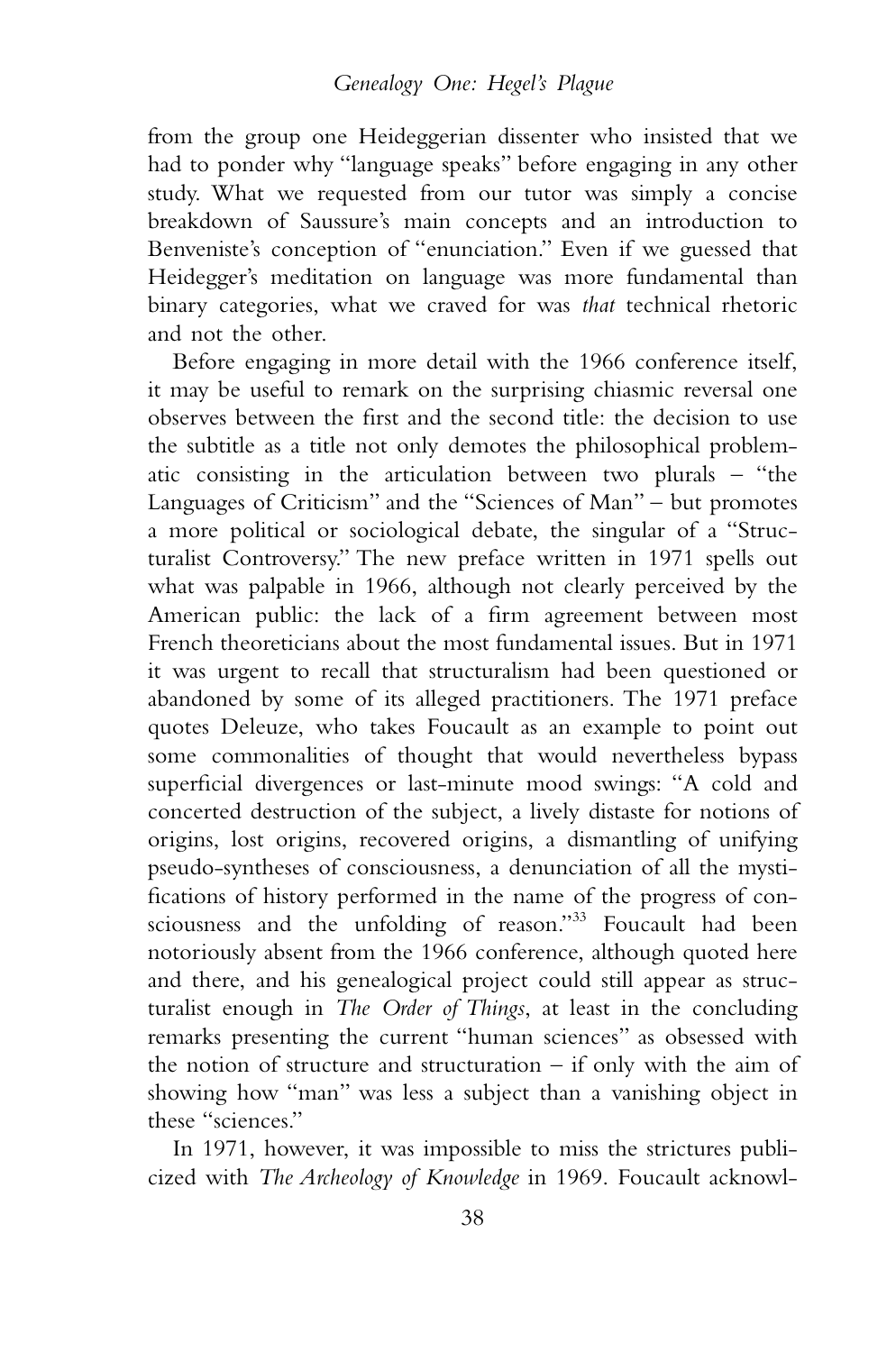edged that he had unduly stressed discursive synchronicity at the expense of human agency, reducing the "structuralist controversy" to the level of mediatic hype in his unique way:

So I did not want to carry the structuralist enterprise beyond its legitimate limits. And you must admit that I never once used the word "structure" in *The Order of Things.* But let us leave our polemics about "structuralism"; they hardly survive in areas now deserted by serious workers; this particular controversy, which might have been so fruitful, is now acted out only by mimes and tumblers.<sup>34</sup>

The 1971 preface of the conference proceedings explains the onset of a general dissatisfaction with a model heretofore considered universal, the epistemological paradigm provided by structural linguistics. Two factors not necessarily linked, the "declining methodological importance of linguistics" and "the paradoxical displacement of the role which Hegel had previously occupied,"35 are adduced by Macksey and Donato to account for the transformation. Hyppolite's untimely death sounded the death knell of Hegelian synthesis, then replaced by a general Nietzscheism quite visible in Foucault, Derrida, and Deleuze.

In fact, even if there is a sort of knee-jerk anti-Hegelianism in Foucault and Deleuze, the deep impact of Derrida's meditation on language and death not only takes up the legacy of a Blanchot but rewrites the Hegelian hesitation between consciousness and logics (as pointed out by Hyppolite) in slightly different terms. It is the extent of this critical difference that I will try to measure here, and the almost ineluctable Hegelian inflection given to any discourse that presents itself as "literary Theory." Moreover, if one examines the proceedings of the 1966 Baltimore conference without any preconceptions, one can see that the most revealing tensions and faultlines do not follow the broad ideological division already mentioned between "methodological" (or structuralist if not scientist) and "metaphysical" (read, if you want, Hegelian) discourses. In fact, the science which is brought to the fore from the start is mathematics, much more than linguistics or generalized semiology seen as global theory of signs. This was due to the impact of the historian Charles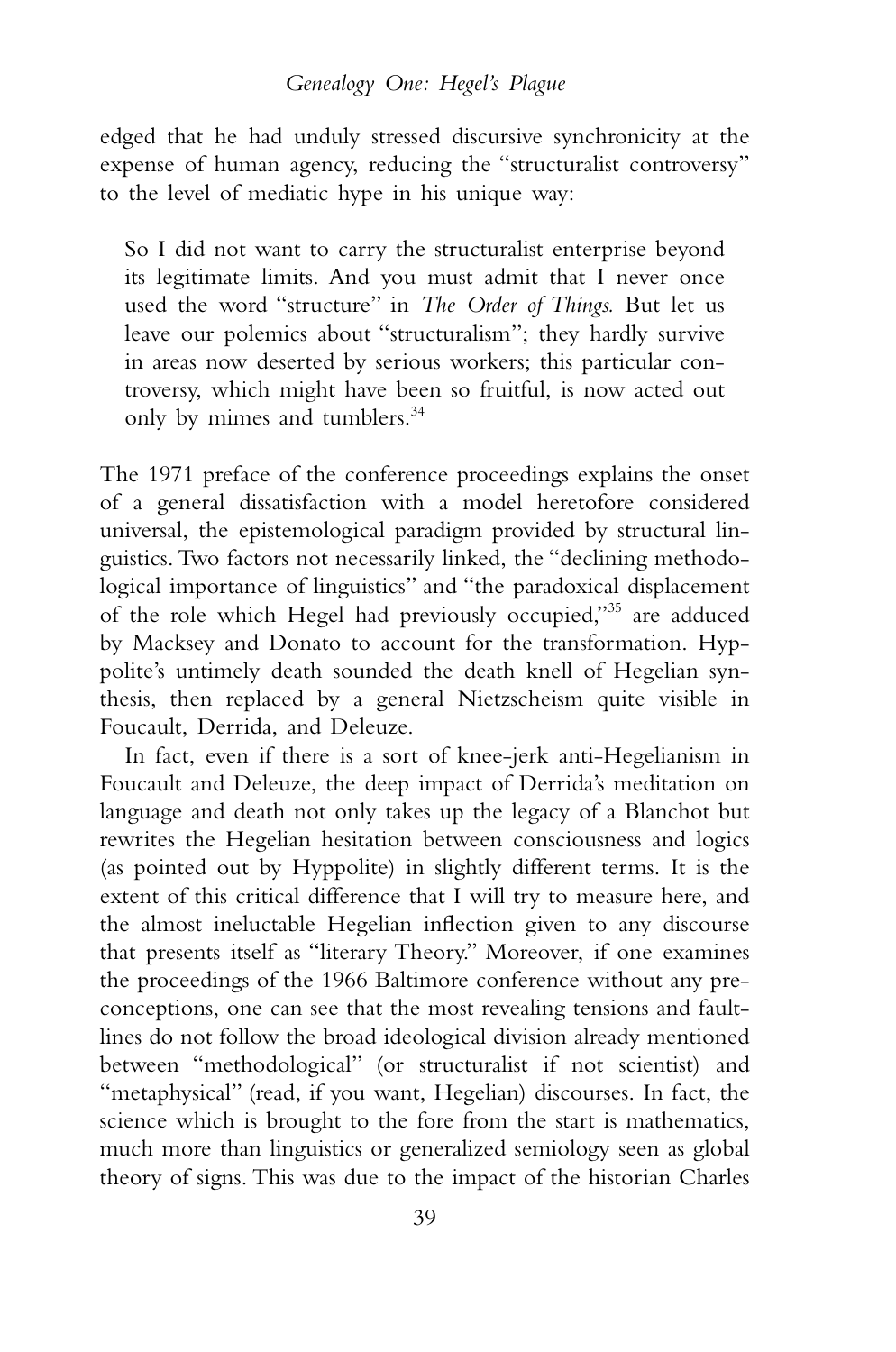Morazé's presentation, which focused on the "differences between mathematical and literary invention."36 In a brilliant anticipation of the Sokal debate of the 1990s, Lacan was quick to take his cue: Morazé's introduction of "the root of minus one"<sup>37</sup> described as a completely irrational symbol nevertheless provided an adequate solution to specific problems. Returning to the need for arbitrary symbols invented in moments of crisis or of passionate decision, Lacan poses the question of the distinction between the subject and the living individual: "What is the order of passions around which this event will or will not occur, whatever it may be, this algorithm, invention of a new sign or of a new algorithm or a different organization of some logical systems?"38 It is evident that what Lacan and most theoreticians invited to the conference insist upon is less the universality of semiotics understood as the science of all signs, than the logical construction of signifying systems in which we are caught and from which the exact function of the subject can be calculated.

The calculable or incalculable nature of the subject remains therefore the crucial divide in these discussions. At one point, Lacan quotes Derrida's query to him: "Why do you call *this* the subject, this unconscious? What does the subject have to do with it?"39 In a quirky and freewheeling improvisation, Lacan proceeds to narrate an anecdote to illustrate his view of subjective agency. He needed his table moved to another part of his hotel room and had to ask the bellman to do it; to which the bellman indignantly replied that this was a job for the housekeeper. When housekeepers came and performed the task, they did this absent-mindedly, paying no heed to Lacan, only mindful of their hierarchical superiors. This showed to him that he would have been deluded to believe that in this set of actions, he was involved as a subject who makes a request and is obeyed. The experience showed on the contrary that a number of communication misfires and infelicities were necessary. It forced Lacan to immerse himself into the hotel's specific regulations, hierarchies, and power grid; in short an entire Kafkaian universe, including the Law, institutions, even the big Other. Facing such a structure, Lacan could dispel the illusion of the subject's direct agency and show how the subject was a function of the lack implied by a disorder no sooner created than negated. What remained of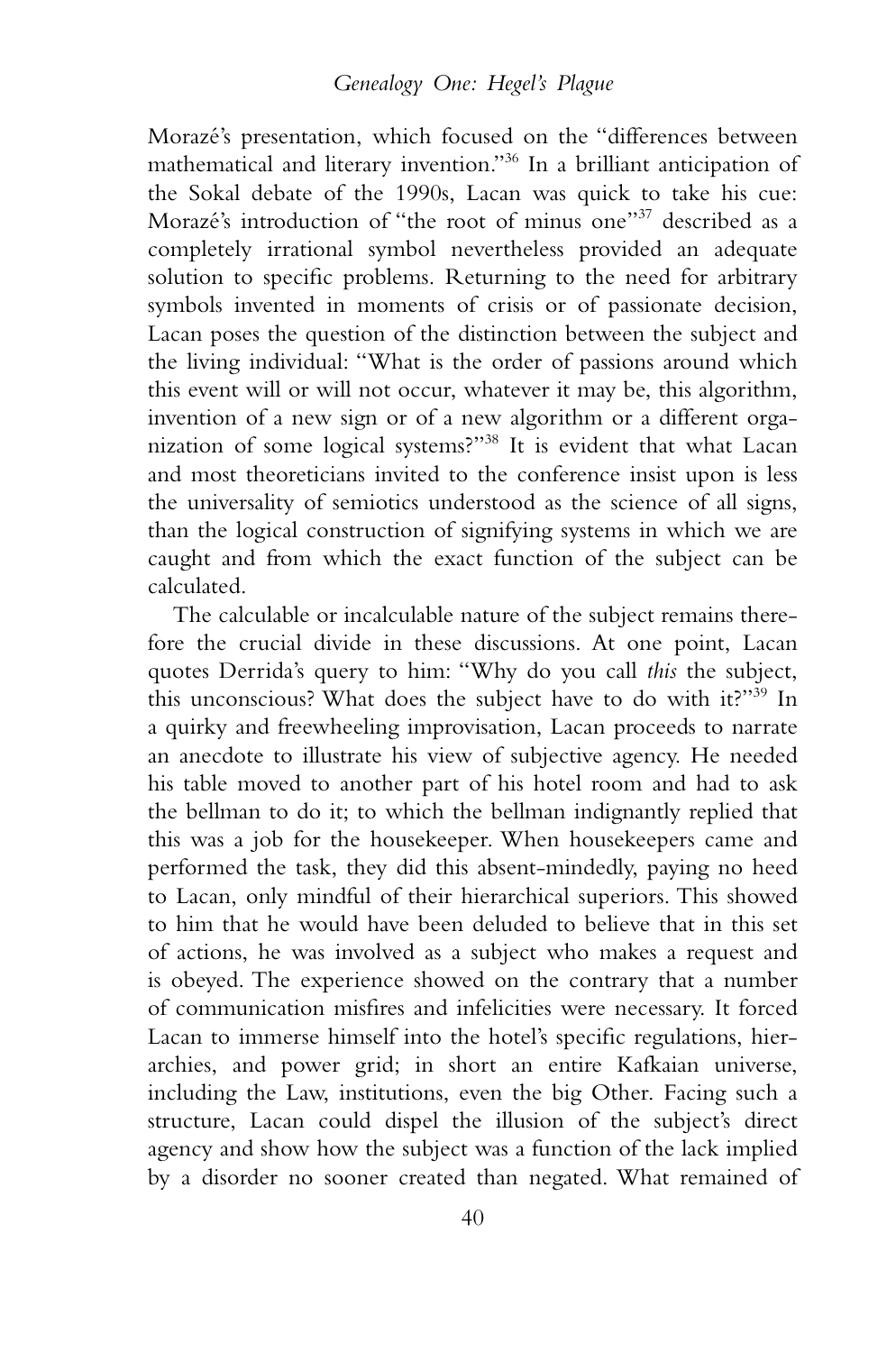subjectivity would just be his superfluous impatience in the whole affair.<sup>40</sup>

Lacan's presentation itself did not go down very well: he made the mistake of speaking partly in wrongly accented English and partly in opaque French, the result being that he was poorly understood. Even without these obstacles, the text itself parades its impenetrability from the very labyrinthine title: "Of Structure as an Inmixing of Otherness Prerequisite to Any Subject Whatever." As Lacan confided, he had worked for fifteen years on these problems and could not hope to convey his findings all at once.<sup>41</sup> He nevertheless provided a few forceful images, all allegorizing his immediate surroundings. For instance, describing the view from his hotel at dawn, with blinking neon signs and heavy traffic, he presented this as a reminder that we live in a man-made chaos controlled by signs in which subjectivity often finds itself at a loss: "The best image to sum up the unconscious is Baltimore in the early morning."42 Besides numerous allusions to Frege and Russell's logical theories, central tenets of Lacan's doctrine are reiterated and glossed: he explains that his old idea that the unconscious is "structured as a language" is a tautology because "structured" and "as a language" are synonymous. $43$  More cryptic is the idea that a sign represents something for somebody while a signifier represents a subject for another signifier.<sup>44</sup> Taking another cue from billboard signs displaying "Enjoy Coca-Cola," Lacan points to the irreducible function of *jouissance* beneath desire. Like the soft-drinks industry, our superego forces us to enjoy always more. But if language structures human desire by representing what is forbidden, one should not forget that without the particular excess of a *jouissance* bordering on pain, life would not be worth living.

When we later hear Rosolato expand Lacan's concepts, it is striking to see him mention the linguistic theory not of Saussure but of Benveniste, who allows him to move from Jakobsonian "shifters" to an opposition between "the subject of the enunciation" and the "subject of the enounced." Like Rosolato and Tzvetan Todorov, who moved skillfully from Bakhtin to Benveniste and the Russian Formalists, Roland Barthes also quotes Benveniste rather liberally. All three agree that a crucial task for linguistics is to describe the formal apparatus of enunciation, that is the set of coded devices allowing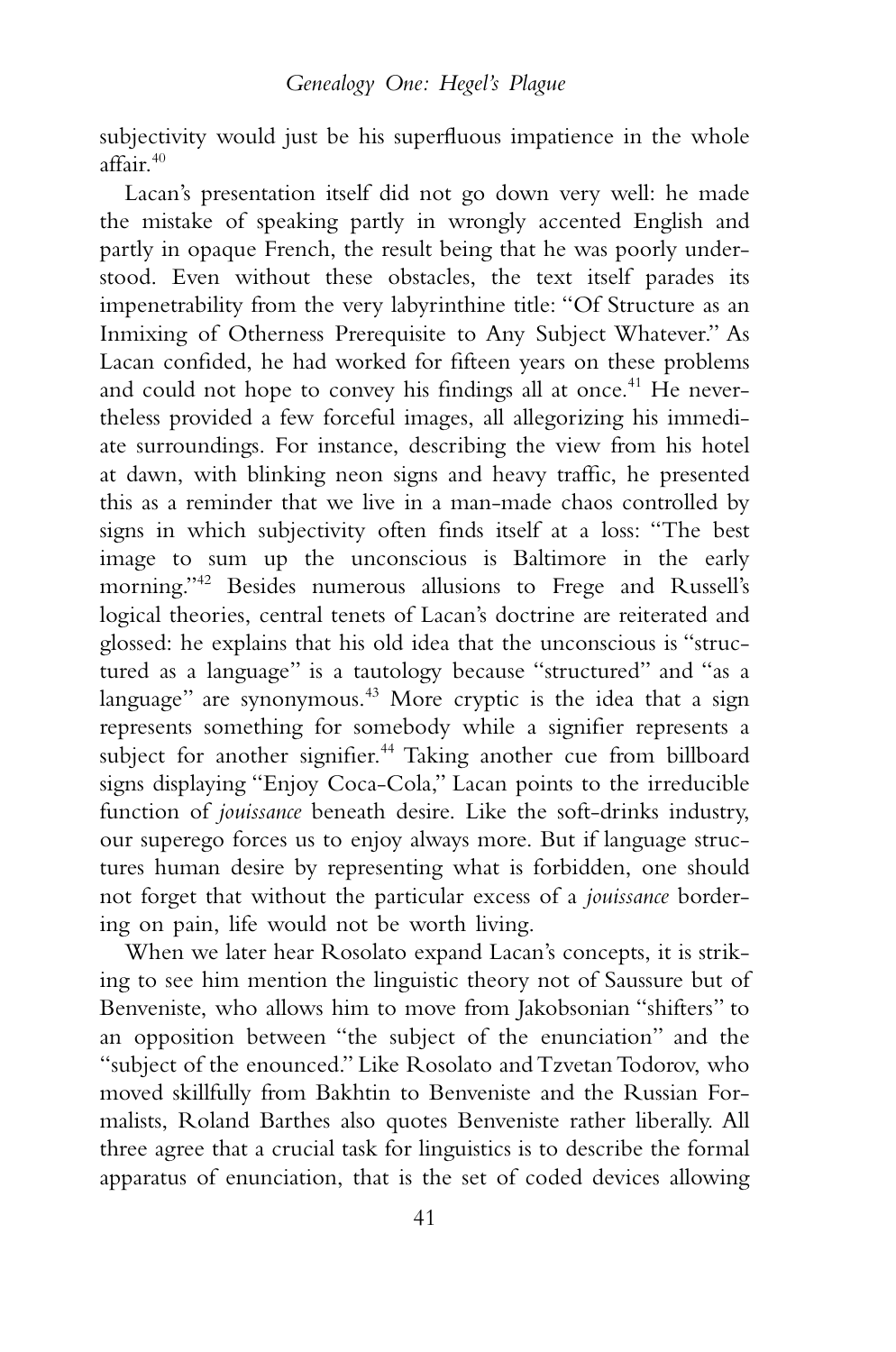a person to say "I" or write "I." We should not forget that these terms had been introduced systematically in Lacan's *Four Fundamental Concepts of Psycho-Analysis*, a seminar he gave in 1964. There is a general agreement between Lacan, Rosolato, and Barthes to restrict subjectivity to the simple function of being able to say "I." The linguistic theory to which they all refer hinges on the question of *enunciation*, that is the systemic determinations by which persons, tenses, and voices are expressed in language. The speaking subject will be made and unmade in this linguistic hole through which he or she emerges at the time of a statement before fading away. This development was largely ignored by most Anglo-Saxon commentators, who still tend today to rehash Saussure's basic definitions and binary oppositions (often limited to three: synchrony/ diachrony, *langue/parole*, and signifier/signified) as if these alone provided a universal key for the understanding of Lacan, Derrida, and Barthes in the late 1960s. The image of structuralism presented in 1966 to the American public was clearly more complex, sophisticated, and diverse in its epistemologies and strategies than what has often been said.

The really dissenting voices were limited to two: Paul de Man and Jacques Derrida. In retrospect, Paul de Man appears as the most brutal interlocutor facing the French group. He aims his barbs at Barthes, for instance, in quite a scathing way. Embarrassingly, he is almost always right. He tells Barthes rudely: "I must admit, I have been somewhat disappointed by the specific analyses that you give us. I don't believe they show any progress over those of the Formalists, Russian or American, who used empirical methods, though neither the vocabulary nor the conceptual frame that you use."45 The first accusation is wounding – and touches upon an important fact: much of the French enthusiasm for literary theory had to do with the unleashed energy of recently converted critics who ignored a much longer tradition of critical analysis like that of the Russians or the Americans. The more serious accusation bears on willful distortion of literary history. De Man continues: "when I hear you refer to facts of literary history, you say things that are false within a typically French myth. I find in your work a false conception of classicism and romanticism . . . you distort history *because* you need a historical myth of progress to justify a method which is not yet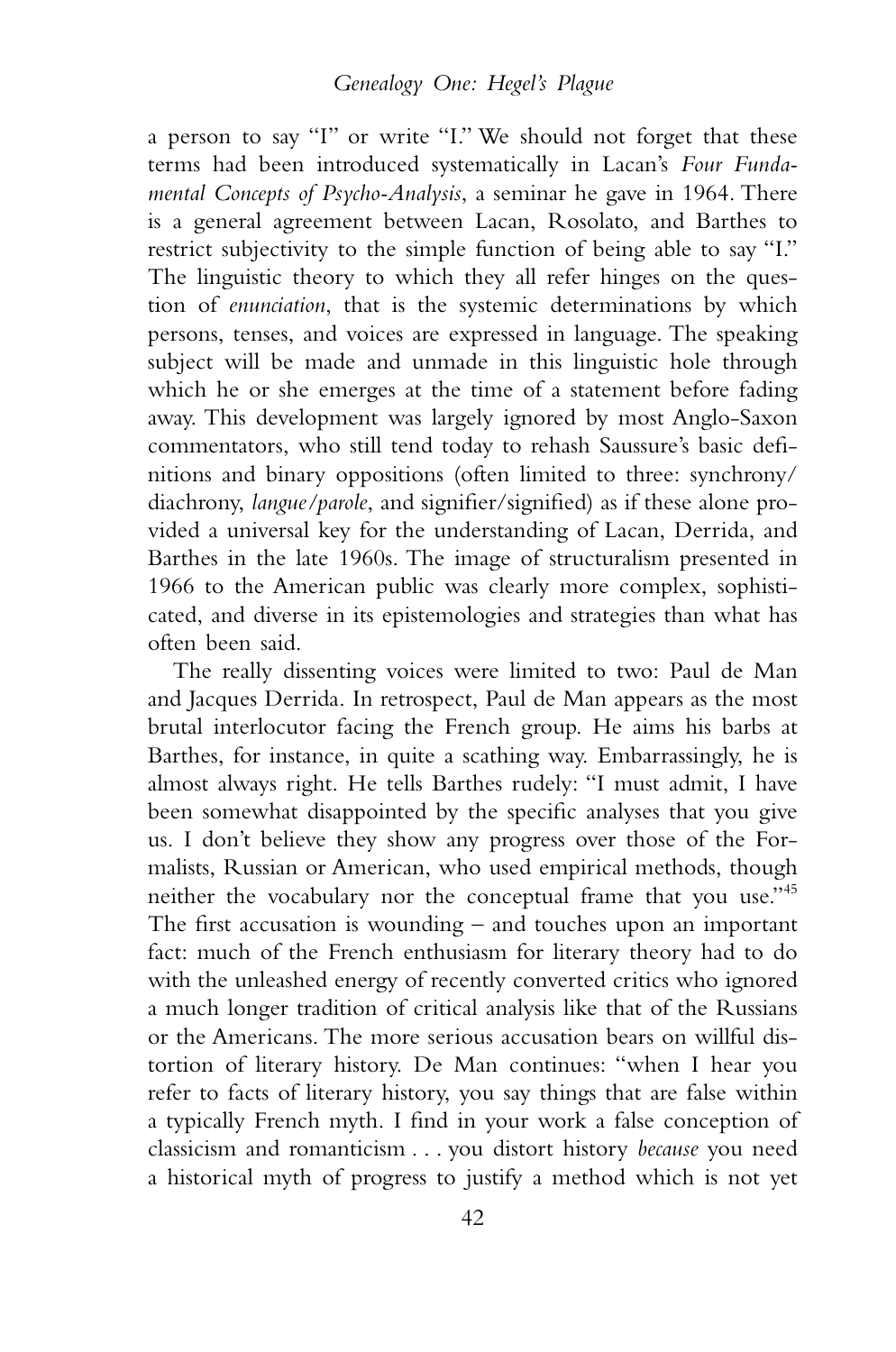able to justify itself by its results."46 Barthes is forced to a lame retreat, and he admits that for him literary history is another kind of myth. De Man has no difficulty in pointing out that the Romantics and even some classics had already expressed what Barthes identifies with a "modern" sensibility limited to an axis of Mallarmé–Sollers.

De Man similarly reproaches Hyppolite for having omitted Hegel's meditation on death and negativity: "You didn't speak of the moment of negation, nor of what seems to me to remain central in Hegel, namely the problem of death."47 In a wonderful extemporized disquisition on death and radical finitude, Hyppolite answers by stating his fundamental disagreement with Hegel on the central issue of the equivalence between death and negativity. For Hegel, death is too glibly transformed into negation, which is how he can fuel the dialectical engine. If we discover on the contrary that negativity is death, death cannot be redeemed as just a "lost meaning" – like the lost passion deployed by the *schöne Seele* who shatters its sanity by fighting against the world, and whose effort is indeed recuperated or thought through by the philosopher. For Hyppolite, in an admission that life resists the process of intellectual sublation, one should acknowledge that "in any case there is something which is not redeemable, and I would not follow Hegel to the end; I can't."48 A remarkable affirmation coming as it did from one of the best commentators on Hegel, this brought his discussion to a closure.

Symptomatically, Paul de Man inscribed his question in the context of what he took to be Hyppolite's response to Derrida, whereas Hyppolite was answering Georges Poulet. This apparent slip of the tongue<sup>49</sup> reveals a growing affinity; it was a similar issue that had been brought up earlier by Derrida after Roland Barthes's presentation. Returning to an issue brought by Barthes – of the "impossible" utterance of "I am dead" – Derrida refers to Poe's Mr. Valdemar story and uses this argument to question the linguistic foundation of the semiotics displayed in Baltimore. As we have seen, the basis was less Saussure than Benveniste's theories of *discours* and *récit*: the first would be marked by subjective enunciation, while historical narrative tends to suppress subjective markers. Following his own investigations of Husserl and also going back to Saussure,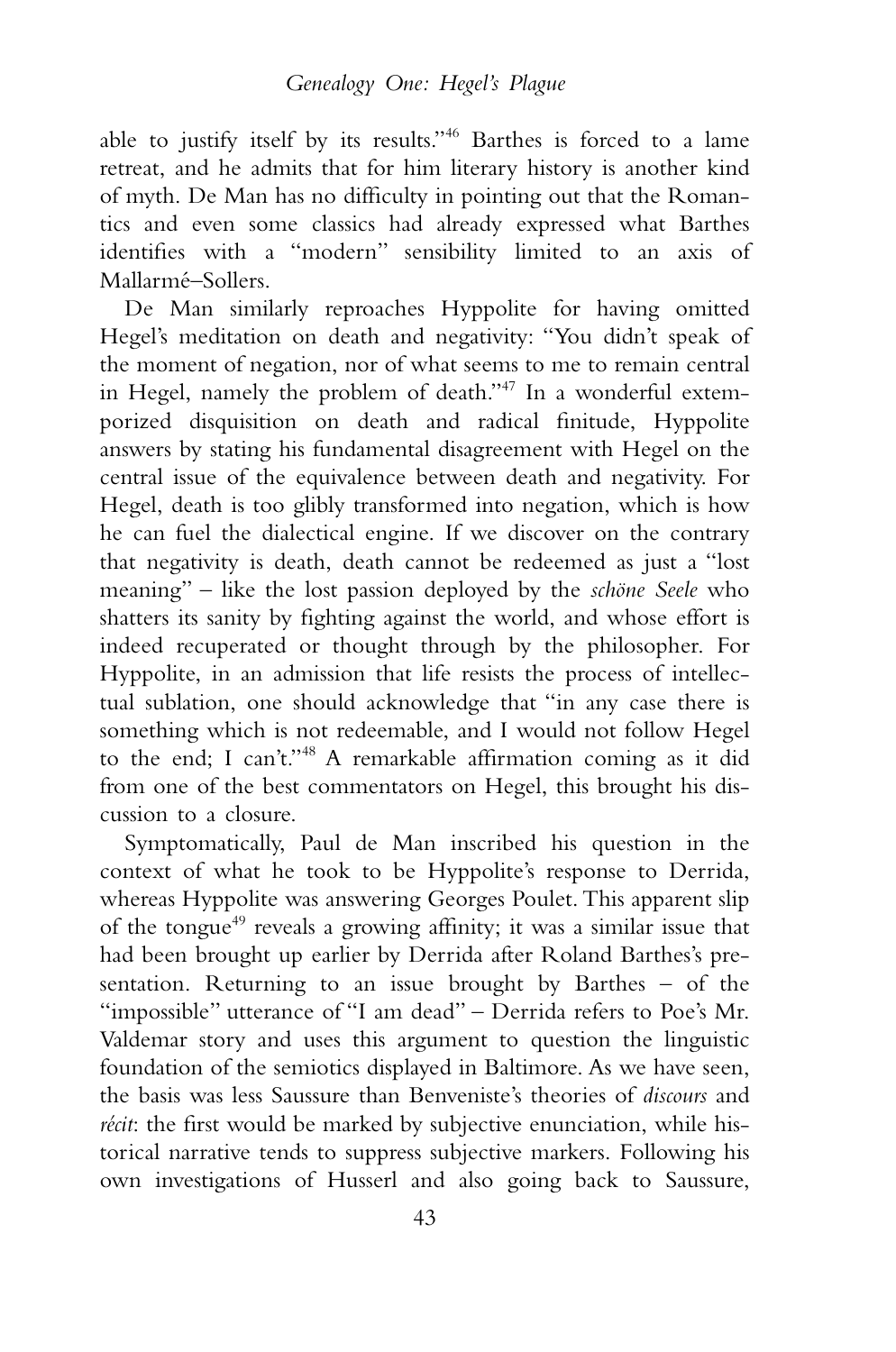Derrida refuses the distinction, since for him there is no more a "pure present" than "pure presence": historical time is always implied in the time of enunciation.<sup>50</sup> Some form of writing, therefore of death, is always at play in any first-person discourse. When I repeat "I" – which is necessary for the constitution of subjectivity – I have been "absented" from my speech, there is no experience of the radically singularly new and personally authentic that would not be attacked by such a primary repetition. "If the repetition is original, that means that I am not dealing with the radically new in language. You were reticent about saying 'I am dead.' I believe that the condition for a true act of language is my being able to say 'I am dead.'"51 This "death" which may be dramatic or quite bland will be a precondition in order to use language. Derrida follows Hyppolite, who had questioned Barthes's idea of a "pact of speech" when applied to writing.<sup>52</sup> For Derrida, the belief in a pure speech is a fantasy, a delusion under which Barthes is still working. What finally links Derrida and Hyppolite is a Hegelianized Freudianism in which death remains unredeemable but nevertheless triggers the work of mourning so central in the constitution of the work of art.

Why is it then that Derrida and de Man emerge as the most trenchant participants in the theoretical debate? They both seem more faithful to an earlier and more radical Hegelianism, and both start from an experience of discourse marked by death and negativity. They also insist on the linguistic materiality which could be glossed away in the name of a logic of sense. They refuse to forget the rhetorical, linguistic, or material status of this experience as conditioned by language. Can one say that they return to Kojève's Hegel, a thinker for whom death is the absolute Master? Not exactly, since here death underwrites a linguistic process underpinning the whole of literature, culture, and the constitution of subjectivity. Theory is thus both aware of the idealizing mechanisms propagating "fantasies" and of the quest for the most hidden materiality, a materiality in which death finally lurks.

The debate has returned in the vehement discussion which has opposed Lacan's theses on the "letter" in his seminar on Poe's "Purloined Letter" and philosophical critiques coming from Derrida,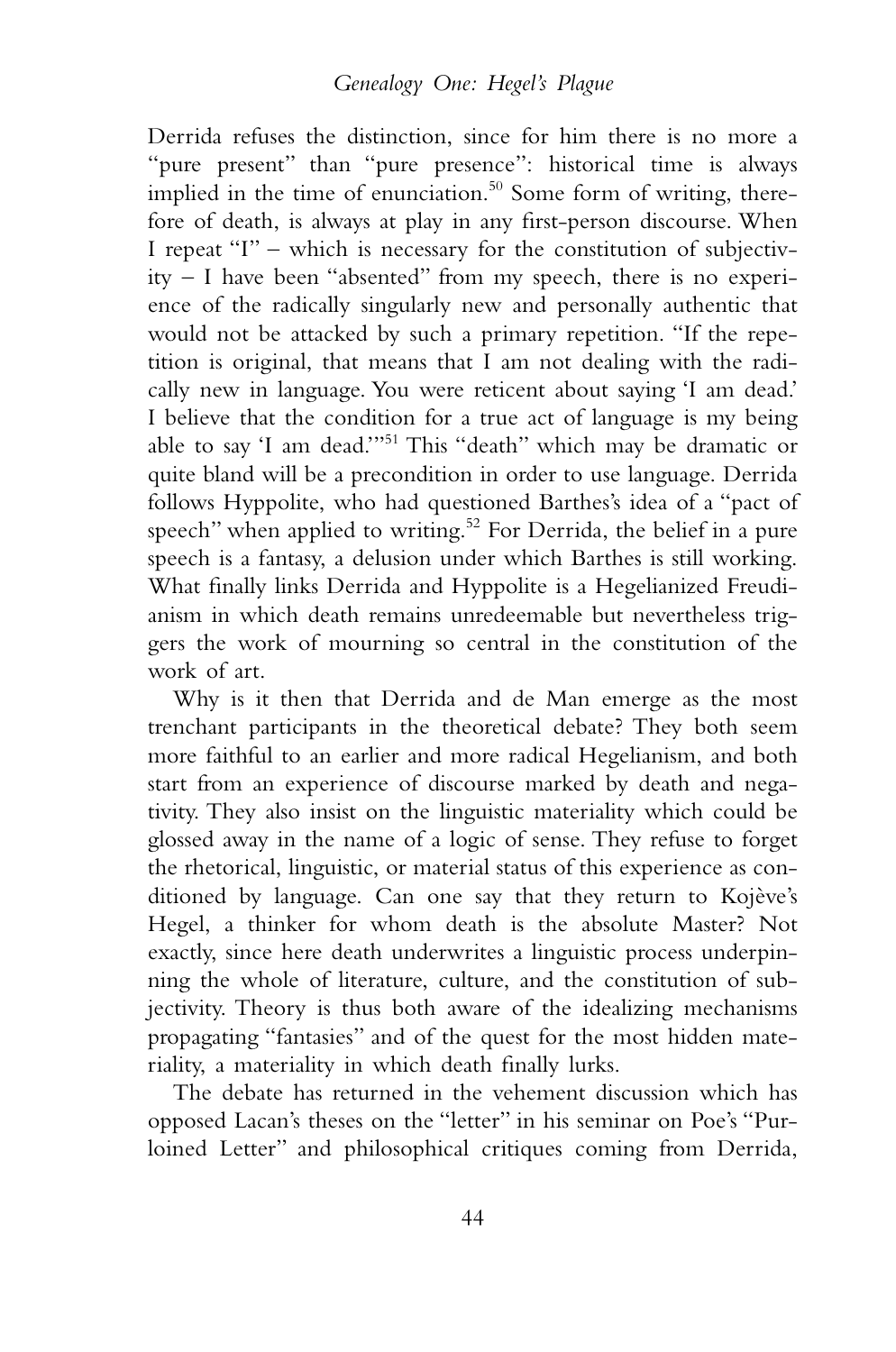Althusser, Lacoue-Labarthe, or Nancy.<sup>53</sup> When Derrida and Althusser find themselves in agreement facing what they denounce as Lacan's idealizing gesture, they share an identical suspicion facing the consensus that seems to emerge from the Baltimore proceedings. Nevertheless, despite irreducible divergences, both Lacan and Barthes on the one hand, Derrida and de Man on the other, with Hyppolite somewhere in the middle, testify to the overwhelming power of a Hegelianized Theory at that time. We have seen that it is impossible to define Theory without taking into account its effects in a given historical context. This was also Althusser's position facing a Lacan he did not really "like" but admired for his theoretical effort. In a very illuminating letter to the psychoanalyst René Diatkine, Althusser put forward Lacan's historical role:

Lacan's claim and his unique originality in the world of psychoanalysis lie in his being a *theoretician*. Being a theoretician does not mean producing a theoretical concept corresponding to an empirical, clinical, practical fact, or even *several* theoretical concepts; it means producing a *general system* of the theoretical concepts, rigorously articulated with each other and capable of accounting for the *total set* of facts and of the field of analytic practice.54

Althusser knew from Diatkine and other psychoanalysts that the "character" of Lacan might not be up to scratch or might even provoke violent personal resistances – but, still in the name of sacrosanct Theory, he was ready to make crucial allowances; when Diatkine expressed reservations with Lacan the man, Althusser swept them away:

You will answer me with the individual Lacan, but that is not what is at stake: it is a matter of his work, and even beyond his work, it is a matter of that which it is the sole extant proof: it is a matter of the *existence* in principle of theory in the field of psychoanalysis. Paris was well worth a mass. . . . the individual Lacan, his "style" and his idiosyncrasies and all the effects they have produced, including the personal wounds –